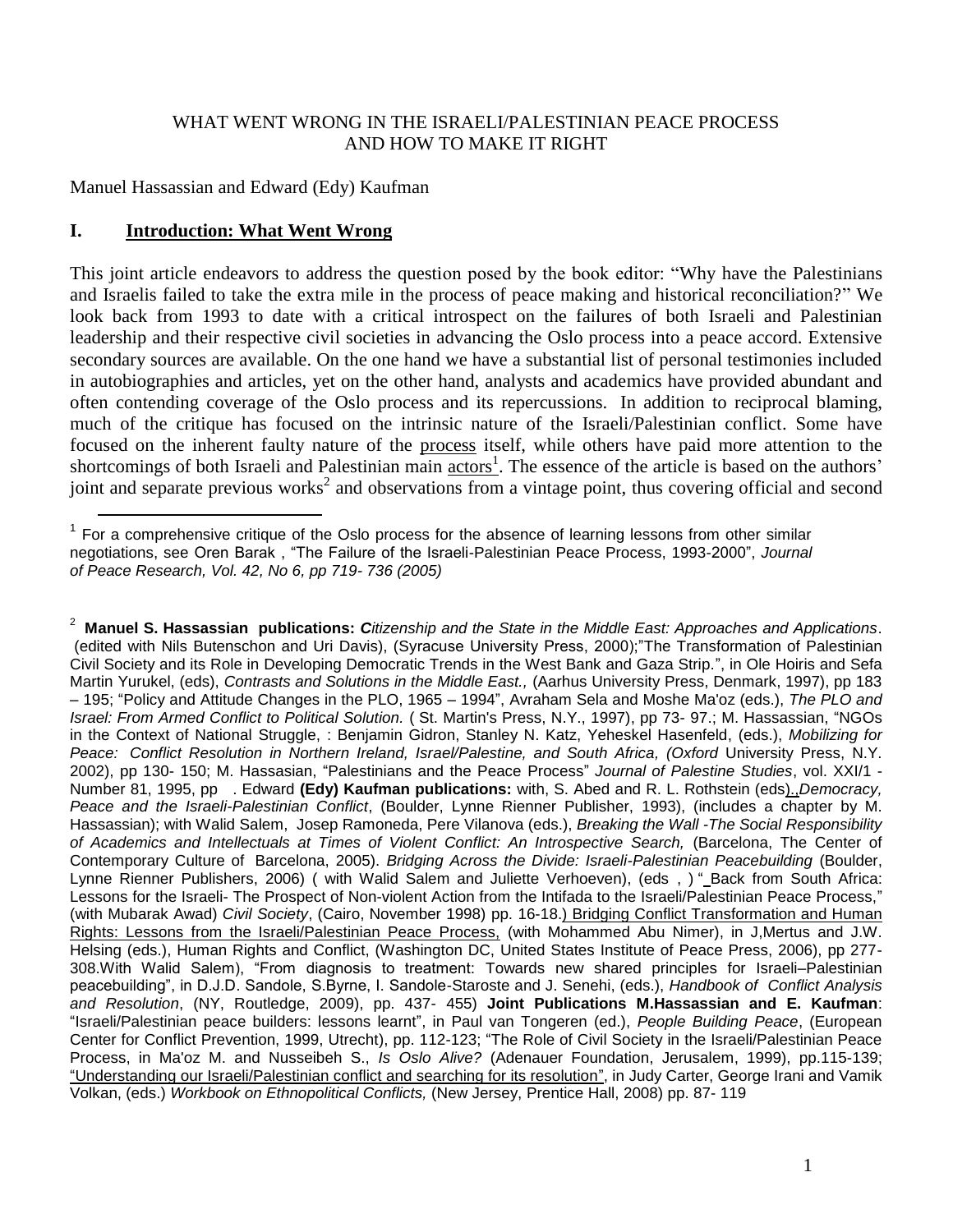track diplomacy personal experience. Several of us addressed earlier the question "What Went Wrong" as three "WWW", covering sequential critical events: the Oslo Process, Camp David II, and the Intifada of Al Aqsa and we shall keep the same structure in this article. At prolonged processes, societal forces seem to have been more protagonists, but at times of decisions, such as Camp David summit meeting in 2000, the role of individuals in history seems to be prevailing.<sup>3</sup> Perhaps the missing dimension on the thorough coverage of the issue at stake is to look at the universal standards as a yardstick, following also an initial critique for not considering other cases of conflict management or resolution. We are hoping that discussing the relevance of human rights and democracy can contribute towards the understanding of the wider picture. Our main findings mainly show a rather serious lack of reference to universal human rights standards in peace making which are brought into the next section II and how its setback had negative effects on democracy which is reflected on the post-Intifada Al Aqsa in chapter V. Rather than looking at negotiations as a bargaining tool in a Middle Eastern bazaar where the asymmetry determines much of the outcome, the call for a "just and lasting peace" in the Security Council 242 resolution has been precedent in putting any detailed peace agreement within the wider context of justice, translated in reality by the respect of human rights principles

### **II. The Oslo Peace process (1993- 2000)**

 $\overline{a}$ 

Retrospective analyses of the Oslo peace process highlighted the failures more than the achievements. As a result of the 1990-91 Gulf War, a United States-led force put an end to Saddam Hussein's occupation of Kuwait - together with the demise of the Communist Soviet regime - inspired the President George Bush Sr. administration to call for a "New World Order". The main translation into practice of such an appeal was a letter co-signed with Russia, inviting Israel and its neighbors to a Peace Conference to take place in Madrid in October 1991 thus raising high expectations and a public profile. Multilateral tracks to include all Middle East and North African States (except the Iraqi and Libyan regimes), were to be accompanied with bi-lateral negotiations of Israel with Jordan, Syrian and Lebanon. The Palestinians were forced to be included within the Jordanian delegation, given the persistent demand of Israel's PM. Yitzhak Shamir and his Likud Party not to negotiate separately with such non-state actor. Furthermore, they insisted that no Palestine Liberation Organization (PLO) or residents of Jerusalem could be members of the Jordanian/Palestinian delegation. In spite of the repeated efforts to jump start this track, it failed to move the negotiators from the corridors of the State Department into seating around the table. Given the shortcomings of official diplomacy in setting the rules for negotiation, the talks hosted by the Norwegian Trade Union Institute FAFO- one of the several second-tracks that were taking place at that time, obviated the issue of representation; drafting initially an agreement of mutual recognition between Israel and the PLO, it then focused into the process to be followed to best treat the issues at stake. Negotiations were conducted in Oslo by two Israeli academics with an entry to then Deputy Foreign Minister Yossi Beilin and through him to his minister Shimon Peres, and eventually to Prime Minister Rabin. While on the other side the track II process started with Palestinian advisors whoever close to PLO Chairman Yassir Arafat, their intense work was upgraded into a forward looking official "Declaration of Principles" (DOP) signed in September 1993, on the White House lawn under the auspices of the then U.S. President Clinton. The two parties committed themselves to implement a gradual

 $3$  Within the limits of this article we will not cover the role played by third parties, notwithstanding that specially at present, the chances of moving ahead towards peace depend fundamentally on an active role of the Quartet proposing to the parties a solution based on the Clinton parameters. And on the regional level, it would be important to dwell on the Arab Peace Initiative and the potential influence of such Saudiinspired document on the Israeli public.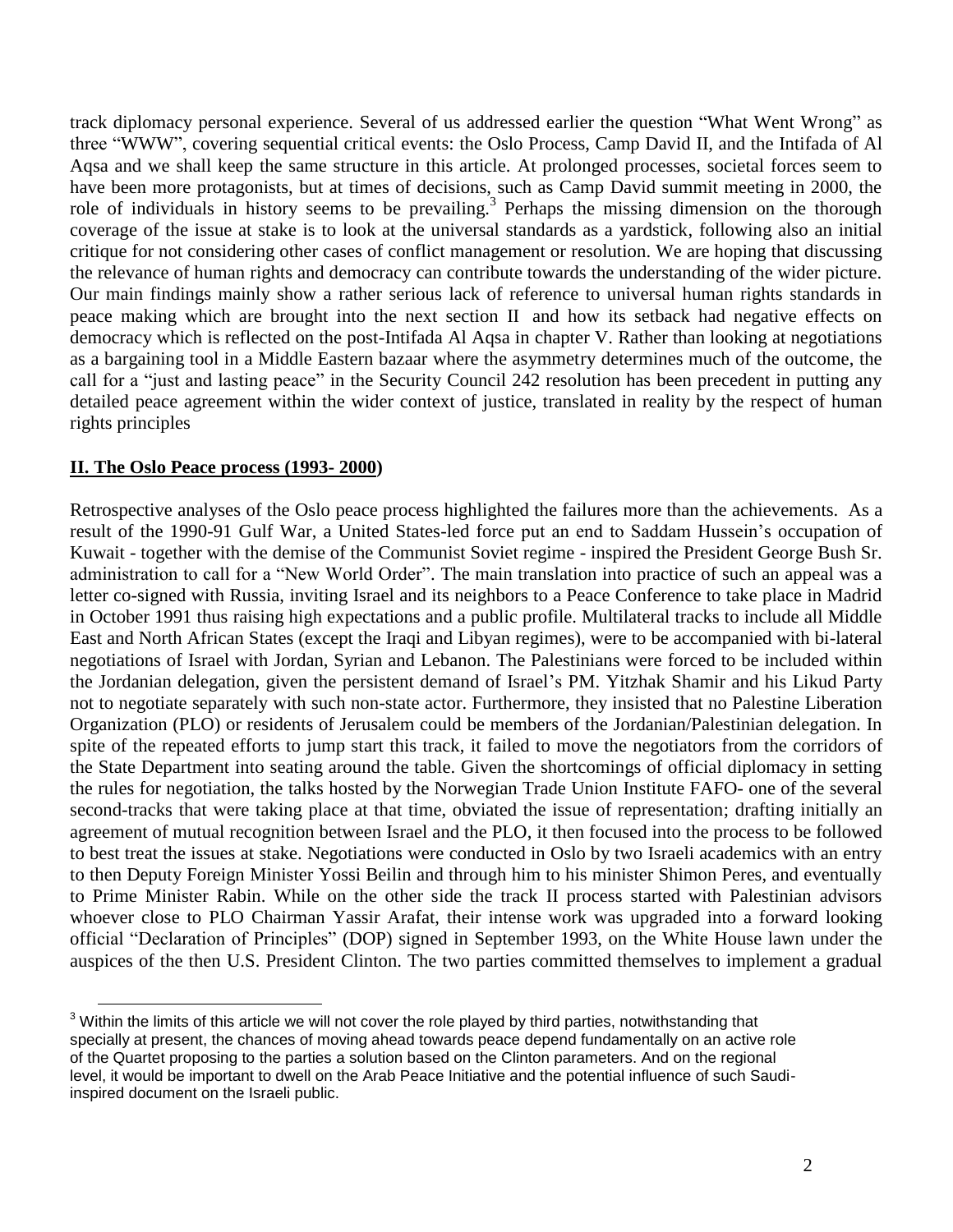process of granting political autonomy to the Palestinians, a scheme very similar to the one previously signed at Camp David in 1978, but leading toward full independence driven by peaceful means. According to this framework of peace -a timetable was set toward a final treaty through - a transitional process of five years that would put in place a self-governing Palestinian Authority in the West Bank and Gaza, and followed by final status negotiations (no later than three years after the beginning of Palestinian autonomy) about the core and most confronted issues. Following the DOP, a series of interim agreements were signed between Israel and the PLO during the period of 1993- 1999: the May 1994 Cairo Agreement on the implementation of autonomy in the Gaza Strip and the Jericho area (of the West Bank); the September 1995 interim agreement dividing the West Bank into areas under direct Palestinian control (area A), civilian Palestinian control (area B), and Israeli control (area C, including settlements and self-defined "security zones"); the January 1997 Hebron Protocol dividing the city between Israelis and Palestinians; the October 1998 Wye River Memorandum implementing the interim agreement of 1995; and finally the September 1999 Sharm el-Sheikh memorandum that stipulated the final status negotiations on refugees, borders, water, Jerusalem and settlements. After Israel's withdrawal from less than half of the Occupied Territories and military control from the urban areas, the Palestinian Authority under the elected Arafat government along with the Legislative Council took jurisdiction over all civilian affairs for the cities in the West Bank and Gaza and a large part of the villages; the PLO and the emerging Palestinian Authority promised to curb the violence, and dismantle the armed infrastructures in the territories, collect illegal weapons, and end incitement to violence. Soon mutual recriminations about not fulfilling their parts of the deal and delays of the timetable for implementation poisoned the atmosphere. On the one hand, Israeli leaders did not see a contradiction between the continuing expansion of its settlements in the occupied territories and the outcome of the permanent status negotiations that would enable Palestinians to determine their future. On the other hand, the Palestinian Authority, while routinely condemning the use of suicide bombings initially by extreme Islamic-oriented groups, did not act systematically to stop them, and Arafat did not distance himself from the perpetrator, who he called *shahid* ("martyr" in Arabic).

Much of the criticism was focused on the process itself. The idea of postponing the final outcome for a long time, did give room to the spoilers of peace to take the initiative away from the decision-makers. Different political cultures, one side believing in the dynamics of negotiation and the other stressing the necessity to see the "light at the end of the tunnel" draw the sides poles apart <sup>4</sup> While NGOs and academics continued to deal with the final status issues and come up with creative ideas, their ability to influence decision makers was very limited, and their stamina was more confined to the suggestions themselves rather than a strong and coordinated lobby effort<sup>5</sup>. Although the process was initiated by civil society organizations, only the power of strong leadership could lead a majority of the Israeli and Palestinian people to such a paradigm shift based on the renunciation to the maximalist goals and the acceptance of a compromise. In general, the lack of active public support, especially among the young when one could have predicted that the future generations will be in charge sooner than later in pursuing and implementing the agreement. There were

<sup>4</sup> 1 Tamara Cofman, (ed.), *How Israelis and Palestinian Negotiate A Cross Cultural Analysis of the Oslo Peace Process,* (Washington, DC: United States Institute of Peace Press, 2005).For the wider picture, see Raymond Cohen, *Negotiating Across Cultures, Communication in an Interdependent World*, (Washington DC, United States Institute of Peace, 1997)

<sup>5</sup> E. Kaufman, W. Salem and J. Verhoeven (eds.), *Bridging Across the Divide: Israeli-Palestinian Peacebuilding* (Boulder, Lynne Rienner Publishers, 2006)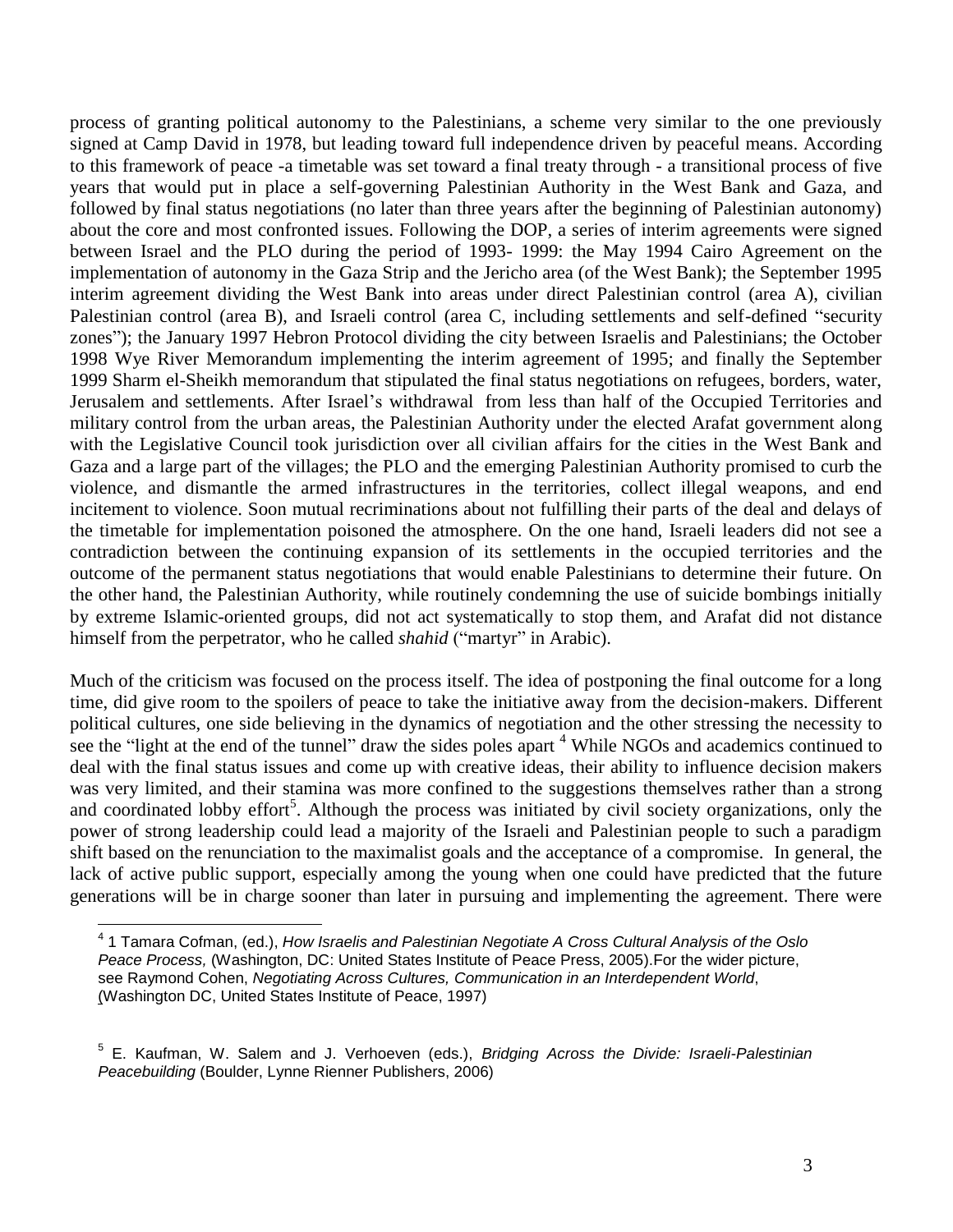experiments of peace education, mostly learning by trial and error to avoid shortcuts that were not conducive to personal change. As a whole, the people to people activities were too little and too late and, similarly the exchanges among academics and other professional groups. While the idea of grassroots peace building was gaining ground and was part and parcel of the Oslo agreement, the overall investment did not reach out from a limited circle. General (re) Rabin's assassination by Yigal Amir, a fanatic religious young Jew, brought to an end the potential agreement with the undisputed Palestinian leader, Chairman Arafat. The trust building between the two leaders gave room to the expectation that if coming to an agreement, they could both make a strong case in their own societies for accepting a compromise agreement that will only address the minimal claims of each side. This dream was shuttered with the election of PM Benjamin Netanyahu in 1996, but a last hope was renewed at the 2000 Camp David II negotiations, when (re.) General and PM Ehud Barak proclaimed himself to be the inheritor of his previous Chief of Staff. Until that time, the vital issues for Palestinian national aspirations such as Jerusalem and the refugees issue were not addressed. The multiparty structure in Israel did not help either, difficult to secure majority in the Knesset required in a parliamentary system. Other agendas and single issue parties, made it quite clear that at the moment of truth, when the leaders are willing to sign a peace agreement, the process of legitimation could be best conducted through a direct consultation with the voters through a referendum. The Oslo process lacked internal legitimacy and there was a need to publicly validate it. But perhaps the main fault of leadership was the lack of will to confront and control the spoilers of the peace process, mostly religiously motivated zealots geared at inflicting damage and pain to the other<sup>6</sup>. Extremists of both sides became a trump card and the secular political establishment felt, for personal and party considerations, less inclined to act swiftly in curbing their illegal activities.

On the Palestinian side, it was often mentioned that Oslo was doomed to fail for several reasons. It was never an agreement between equals, explicitly granting statehood and self-determination to the Palestinians. Israeli attempts to procrastinate in the implementation of the interim agreements culminated in prolonging military occupation and solidifying and expanding the settlements both in Gaza and the West Bank, including the annexation of their prime land, building by-pass roads to be given only for the use of the settlers and the Israel Defense Forces (IDF). As a result, it did not come to deal with the key issues between the two sides and failed to halt settlement or end the occupation. It was an agreement that in effect allowed one side to continue eating the pie that the two were supposed to negotiate over dividing. Indeed, the decade of negotiations that began with Madrid saw a doubling of the settler population and settlements the implementation of plans to parcel up the West Bank into cantons through the separation of regions in the different areas A, B, and C; and the consecration and strengthening of the occupation regime. Confidence building measures such as a significant release of Palestinian prisoners, and ensuring an early and sustained connection between Gaza and the West Bank were minimized only symbolic rather than meaningful gestures.

On the Israeli side, the shock came when the early armed resistance to the agreement, firstly by political Islamist movements took the shape of suicide bombing, mostly taking place within Israel proper and targeting exclusively civilians. Furthermore, the declaratory postures of many political leaders did not alert the public about the need of "painful concessions" as later became clearer in the post-Oslo period under PM Ariel Sharon and Ehud Olmert's leadership. Hence, trust was replaced by mistrust, hopes were dashed. Palestinians and Israelis exhibited profound disillusionment with the behavior of the other in failing to meet

 $6$  Magnus Ranstorp, "The Israeli-Palestinian peace process: The strategic art of deception", in E. Newman and O. Richmond, *Challenges to Peacebuilding (*Tokyo, United Nations University Press, 2006), pp 242- 260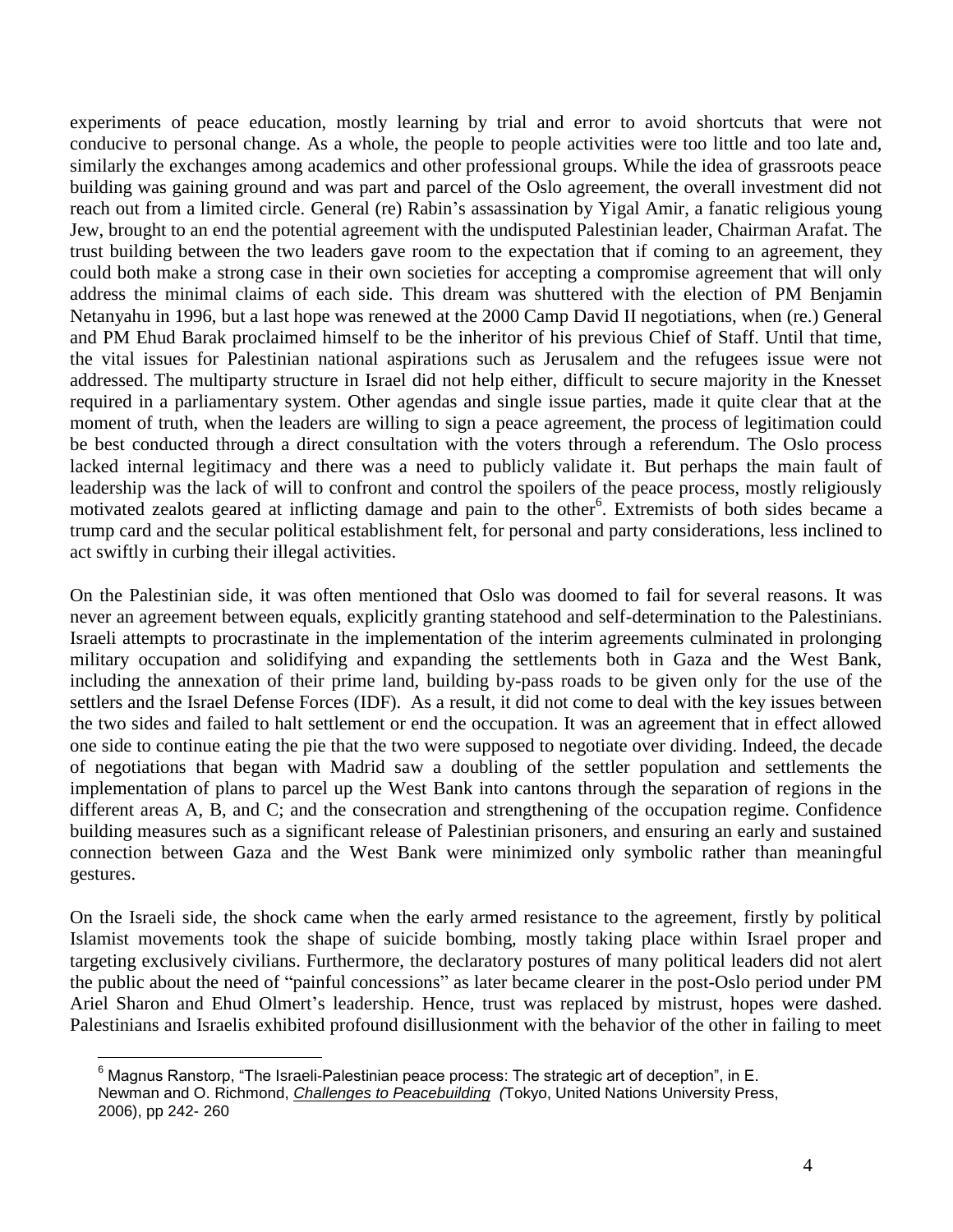the expectations arising from the peace process. The first was expecting "peace dividends" and the economic situation and the day-to-day access to normal life deteriorated. The failure on a structured security paved the way to violence now replacing targeting the military within the borders or the Occupied Territories with brutal attacks on civilians within their habitat. The threat was no longer on national but rather the personal security, from the border to the now "home- front" in coastal cities of Israel. Through a mostly nationalistic media, the mistrust culminated in a war of images through a staunch rivalry as who suffered more? One side victims of violence were presented individually by name and photos, but the casualties of the other side, if to be reported were confined to overall figures. Stereotyping was back to the old game. In their first few years, the Oslo Accords enjoyed broad support in Israel. From 1994 they were supported by 43.4% of respondents and 31.8% were opposed to them an average kept for the subsequent five years.. By contrast, in the subsequent Intifada al-Aqsa Intifada, support for the agreement dropped significantly and the equation was reversed.

Several critical studies and post-facto evaluations of NGO cooperation in the past have highlighted many of the current obstacles. <sup>7</sup> An important ongoing concern is that the region's youth, a numerically large and actively engaged sector of society, is overrepresented among both victims and perpetrators of violent conflict. Despite this, over the years, a significant minority of young Palestinians has participated in joint activities with like-minded Israelis. Israeli civil society activists find themselves in a post nation-building phase in an established state functioning under democratic rules. Not unexpectedly, many potential peacebuilders today prefer the individual pursuit of happiness and better living standards to the rigors of promoting intercommunity reconciliation*.* By contrast, Palestinians remain saddled with the task of constructing a state from scratch and a national ethos that restricts individual freedom of action. Frustration related to lack of personal advancement further alienates them and discourages interaction with Israeli counterparts, persons visibly enjoying a much higher standard of living.

People-to-people programs, even when officially endorsed for a short period, never became normative, working for healing, reconciliation and forgiveness, reaching out to schools or smaller, marginal groups in both societies. On the Palestinian side, public exposure was limited, participant names remained undisclosed, and often meetings were held abroad. Thus insufficient media coverage was not the only reason for the general ignorance concerning the scope of these activities. Participants also failed to widely promote the "good news" message that concluded such activities. Peace education put an emphasis on changing the textbooks. The Israelis, mostly by omission did not relate to the Arab native population, and the Jordanian/Egyptian texts that existed before the production of new Palestinian versions, portrayed Zionism, and often Jews in a most negative shape. A traumatic personal experience at a checkpoint or the killing of a relative can condition a child far more than a book's positive description of Jews as prospective good neighbors.

On the Palestinian side, there have been several types of restrictions to cooperation, most trade unions and academic organizations came out against relations not only with the government of Israel but also with the social movements and main stream NGOs. Normalization (*Tatbie*) has been defined among Palestinians as the process of building open and reciprocal relations with Israel in all fields, including the political, economic, social, cultural, and educational realms. Palestinians were divided in their stances vis-à-vis "normalization". Supporters see it as a process to integrate Israel into the larger Middle East community of nations or to restructure Israel through a bottom-up peace process. Many others, however, oppose

<sup>7</sup> Hassassian and Kaufman 1999, ,*op.cit.,* 2002; Kaufman and Hassassian, *op.cit*., 1998; Kaufman et al. 2006, o*p.cit.*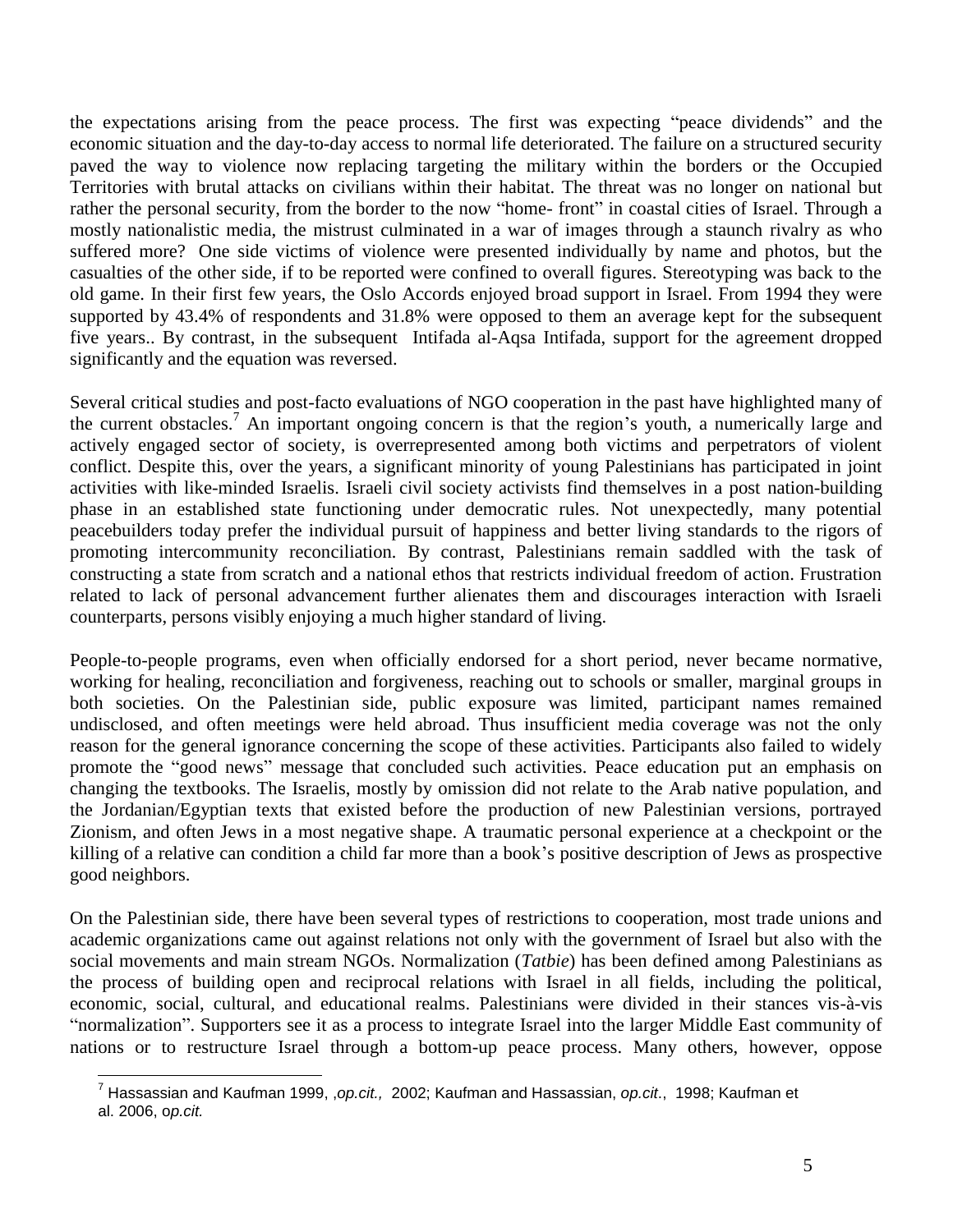"normalization" if only because it implies a willingness to accept, and perhaps legitimize, past injustices experienced in the course of occupation. Thus, they hold that ending occupation must be a precondition for normal relations with Israelis. This anti-normalization stance has led to such Palestinian initiatives as the boycott of Israeli academics and understood as an act of non-violence against occupation, and overall, it brought a great deal of unwanted pressure on those Palestinians willing to cooperate across the ethnic divide. 8 Later, what were originally mostly ideological impediments was aggravated by the physical barriers imposed in the Occupied Territories by the Israeli military. Those few Israelis who believed in unilateral solidarity with the Palestinians continued their supportive activities in the absence of much needed intensive parallel work with Israeli public opinion. Still, a small minority of Palestinian activists calling for nonviolent struggle and cooperation with the Israeli peace forces continued to work throughout the entire period of the Oslo process until present times.

On insight, there were no external mechanisms of verification of implementation, highlighting delays or violations to the agreement by each side. But with all its pitfalls, we should not neglect to mention the important breakthroughs of the Oslo process.<sup>9</sup> It affected the psychological environment installing faith in a peaceful resolution as the negotiation between the Israeli government and the PLO started recognizing each other as legitimate. This factor is now taken as a given when former and even current Likud leaders shake hands and negotiate with the once denounced as a "terrorist organization". Then, even the Labor party embraced from Israel's independence the "Jordanian option", seeking a new territorial compromise with King Hussein till its victory in the 1992 elections. Furthermore the Oslo process initiated the building of a "two-state solution" a motto that still remains carved in a majority of both people <sup>10</sup>. This call for selfdetermination translated into practice the outcry of the first *Intifada* (Palestinian uprising) and the subsequent 19th PNC held in Algiers in 1989 stressing that the objective of the PLO is to get rid of the occupation of the West Bank, Gaza and East Jerusalem. Furthermore, the idea that all major issues are negotiable – including the Israeli taboo on Jerusalem- even if the discussions were procrastinated to a later stage, made a difference as compared with the more intransigent stand previously held by both sides.

<sup>&</sup>lt;sup>8</sup> Walid Salem, "The Anti-Normalization Discourse in the Context of Israeli-Palestinian Peacebuilding" in J. Ramoneda, P. Vilanova, W. Salem and E. Kaufman, (eds.), *Breaking the Wall,* (Barcelona, CCCB, 2005), pp 87- 106

<sup>9</sup> Ron Pundak writes in "Two States for Two People", *Ynet, Yediot Haachronot* , 14.09.08: Facing the occupation, an absence of differentiation, Israel's arrogance and humiliating attitude brought to a mutual attrition and did not bring the parties closer to each other. The basis of the Oslo process was a position that was expected to accompany the negotiations and the ties between the two sides, that the end game was conflict resolution and not mere management. The main Israeli political goal implies not to stand still and continuously advance to the point that the conflict will be resolved through the signing of a peace accord, as an important element for national security. That a peace agreement could be consistent with the basic interests of Israel at a fair cost."

<sup>10</sup> Stenimitz Center, *Peace Index,* (Tel Aviv University, March 2008), Prof. Ephraim Yaar and Prof. Tamar Hermann Over time slight, gradual changes sometimes occur that eventually amount to significant changes, altering the public conceptual map. We did not find such a change, however, regarding the preferred solution. This survey, too, found overwhelming support (68%) for the "two states for two peoples" solution.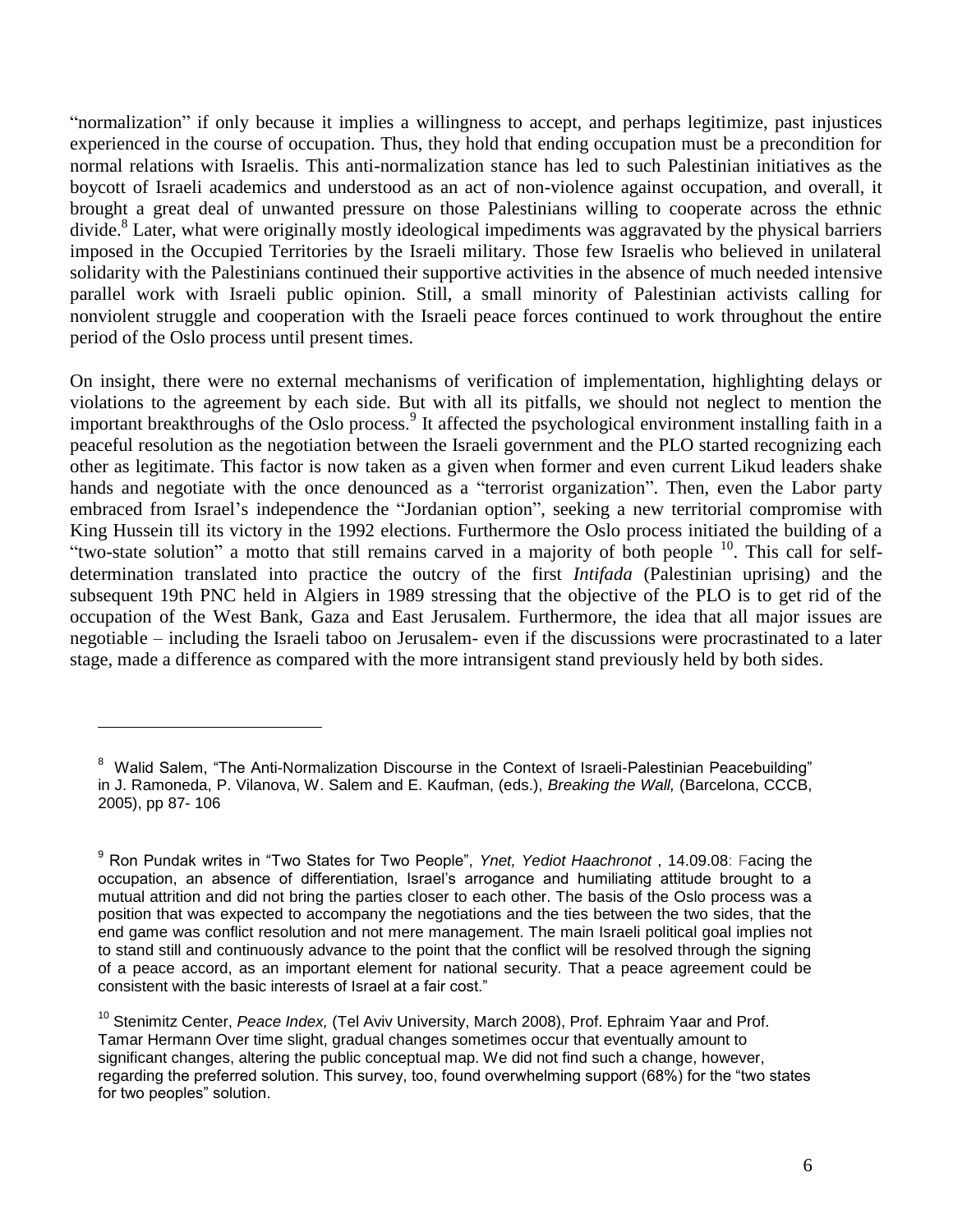Within a wider context, learning from experience elsewhere $11$ , human rights principles could have been an integral part of the three stages of the process: a) In the Pre-negotiation Phase in Norway both the Israeli Labor Party's representatives and the Palestine Liberation Organization's highlighted pragmatism, either considered human rights language merely rhetorical burden, or perhaps its nearly total omission resulted from the two sides' leadership's lack of socialization in the use of such language. No doubt, the negotiators took upon themselves a formidable task in devising solutions to a large number of pressing concrete issues. The title, "Put an End to Decades of Confrontation and Conflict," and the short preamble to the text inspire us to move in the direction of rights; however, there is little specific commitment to the improvement of human rights as a stimulus for progress in the process itself or as agreeable standards, whenever reference is made to "final status issues." Human rights clauses can reduce the perceived asymmetries between groups. Language of dignity and respect is important for persecuted people, who are often reluctant to confront the cost of compromise. For on the losing side, violence, rejection, negatives, and boycotts are often perceived as the only remaining source of strength. The use of a language of "entitlements" by the strong is expedient, since it may elicit from the underdog a more constructive attitude. Rather than conceding to "give up" territories in "Judea and Samaria" let the Israeli authorities stress that Palestinians have an inherent right to a state in part of historic Israel or Palestine.<sup>12</sup>

b) The Negotiation stage: Peacemaking in protracted communal conflicts is normally a rather lengthy process that requires public acceptance during the interim stages. The transition from one stage to another can be facilitated by confidence building measures (CBMs), universally coined in human rights principles. Palestinians who sought "peace dividends" demanded them in terms of socio-economic rights. The Israeli evasion of responsibility for the daily needs of the Palestinians living under occupation was translated by concrete actions of restricting the PA in being responsible for its funding and management. Equally, most Israelis did not consider that the peace negotiation process provided them with personal or collective security, and yet the legitimate stand to respect their right to life was not formulated in such a language. The Palestinian suicide bombers, the rocket launchers and their commanding authorities should have been told time and again that they are violating this non-derogatory and most important human right. On the other hand, some of these measures include that Israel desist from holding prisoners in administrative detention without trial, respect the freedom of movement within the Occupied Territories, refrain from house demolitions as an unacceptable punishment to the entire family, halt confiscation of property and stop extrajudicial, targeted assassinations or "collateral damage", excessive and disproportional use of force against innocent civilians in answer to Palestinian violence. Both the Israeli and Palestinian authorities could have offered financial compensation for innocent victims of violence, adhere to their own commitment to prohibit the use of torture or "moderate physical pressure" in interrogations. Human rights norms, while opening new dimensions for the duration of the negotiation, also can contribute creative ideas to resolve permanent status issues and elsewhere we have mentioned its unique contribution to the

 $11$  For a fuller development of the potential of introducing human rights standards at the different stages of a peace process, see E,Kaufman and I. Bisharat, *op.cit*

<sup>12</sup> Mohammed Abu-Nimer and Edy Kaufman, *op. cit.,* p.284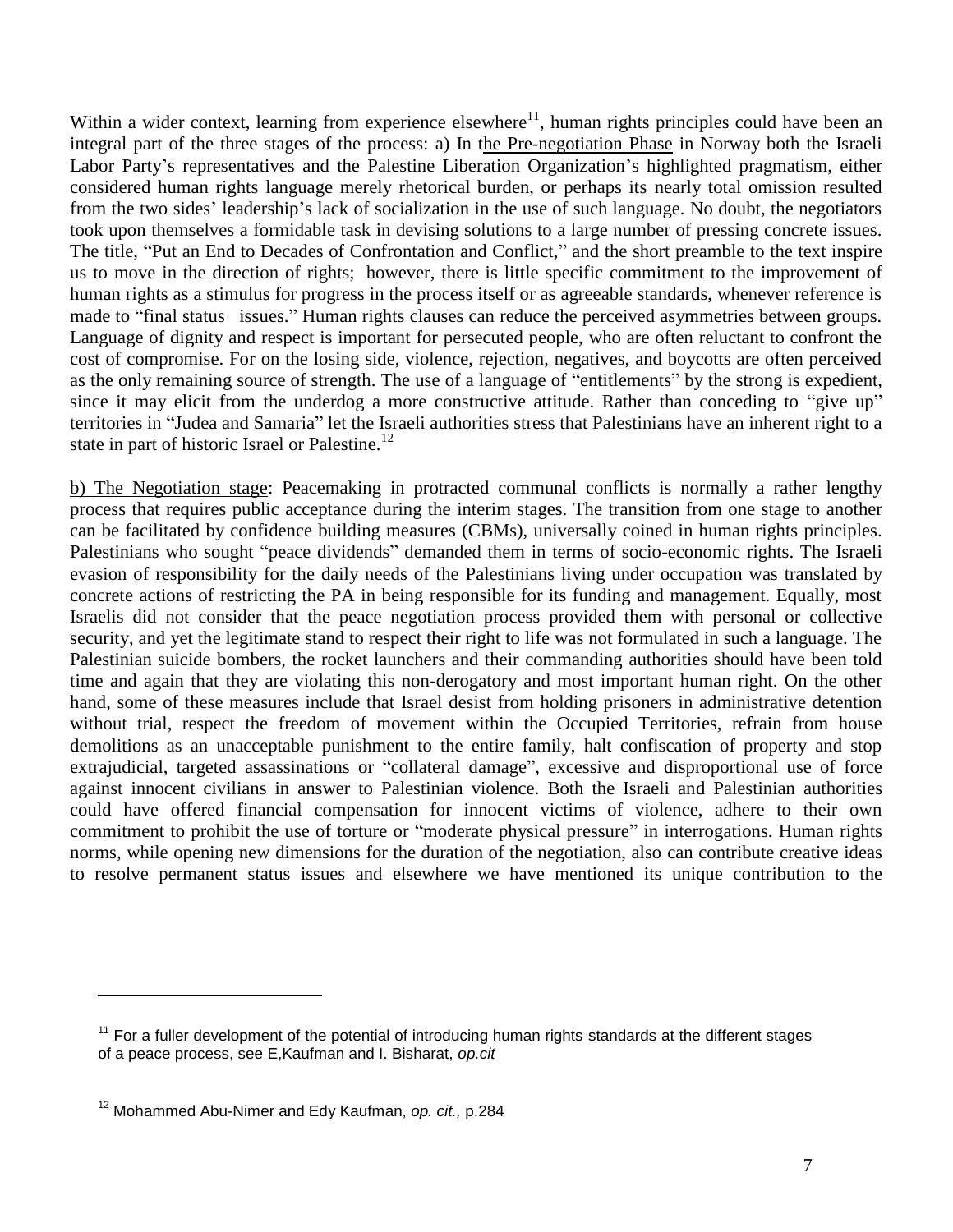resolution of the most intricate dividing issues such as Palestinian refugees, Jewish settlements, Jerusalem and the controversy over water resources.<sup>13</sup>

c) The Post-negotiation phase, often called the "post-conflict" stage, a stage for the implementation of the agreements and for reconciliation. Given the current depressive status of the Israeli-Palestinian peace process, dealing in detail with the post-conflict stage may seem impractical and idealistic. Still, the architects of the Oslo process, at a more promising time, could have started a working group planning issues of relevance towards reconciliation. And less importantly, to assess what of the many elements of such a stage could already be included in "real time" reconciliation, assuming that without doing it now, the cherished peace could be postponed time and again. $\frac{141}{14}$  However, the implementation of agreements, based on equal rights, will require monitoring and regulation. In cases of disagreements, there was an unfulfilled need for mediating mechanisms and procedures that should have pointed out to a shared vision and help effectively dealing with the complexities of the emerging problems during the first stages of implementation. These endeavors normally incorporate clearly designed early warning indicators and could have provided training in preventive action.

## **III. The Camp David Israeli Palestinian Summit and its aftermath (July 2000- January 2001)**

In this short period the prospects of peace were solely in the hands of the leadership. When Labor party leader Ehud Barak's impressive victory in 1999 brought renewed hopes for negotiations, his pullout from Lebanon and insistence on moving away from a gradual piecemeal approach to a final agreement sounded a resound promise.<sup>15</sup> The Israelis and Palestinians had different expectations preceding the Camp David Summit convened in July 2000. It is worth mentioning that the survival of PM Barak's fragile coalition government was contingent on the success of the Camp David Summit.<sup>16</sup> By and large and according to

<sup>&</sup>lt;sup>13</sup> *Ibid,* pg. 285. Briefly illustrated on the dispute over water, this common pool resource need no longer be seen as a finite, zero-sum resource. Though water resources are scarce, it may be possible not only to come to an agreement on joint management of the shared aquifers but also to determine general principles for water rights. Such principles could be based on equal rights to the basic water supply for all, and scaled greater payments for excess consumption. The incremental pricing policy for increased consumption will allow the biggest users to finance the cost of desalinization. (See E. Feitelson and M..Haddad et all, *Reports on the Joint Management of Shared Aquifers* (Jerusalem, Truman Institute, Hebrew University, 1994, 1995, 1996)

 $14$  As an example for concrete "real time" reconciliation activities towards healing and recognition of the suffering of the Other, see the website of the *Palestinian/Israeli "Bereaved Families Forum"* [\(http://www.theparentscircle.com\)](http://www.theparentscircle.com/)

 $15$  We would like to express our gratitude to our research assistants Elyas Abianto and Omri Arens at the University of Maryland for their contribution to this section.

 $16$  The talks are often referred to as Camp David II, since a first round of Israeli/Egyptian talks took place at the same place at the initiative of President Carter. Hanieh captures the Palestinian mentality toward Israeli politics from the Camp David Papers. "If an agreement isn't reached, Barak will form a national unity government." These statements were repeated to the point that a Palestinian delegate asked angrily: "Is this a summit to salvage the peace process or to rescue Barak's government? Akram Hanieh, "The Camp David Papers" (*Journal of Palestine Studies*, 2001) p.79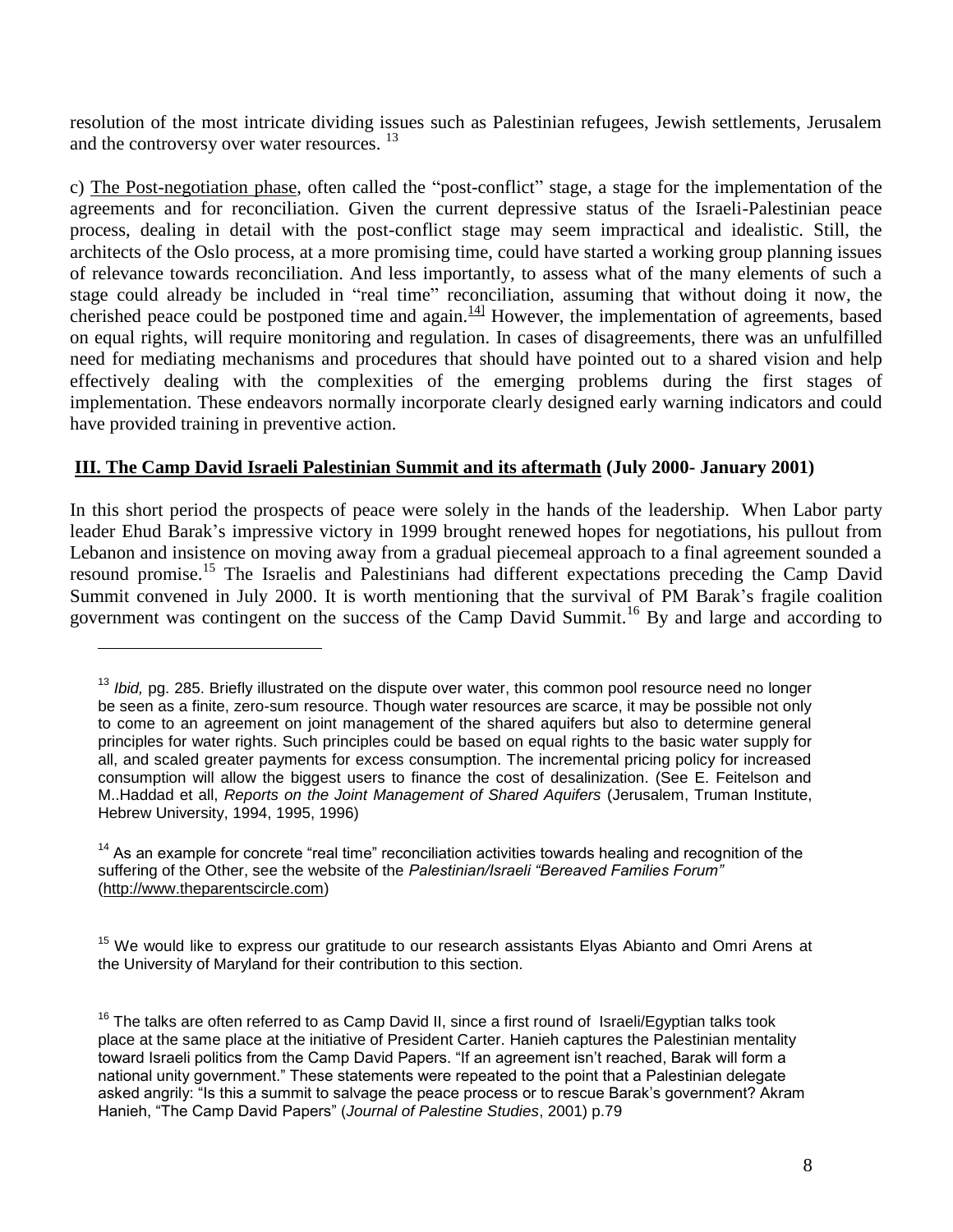President Bill Clinton, Barak was determined to reach a comprehensive peace deal. On the other hand, the failure of the Summit did not threaten Arafat's demise albeit he resisted going to Camp David. Furthermore, Barak initially wanted to pursue peace talks with Syria. This priority marginalized the Palestinian cause, and Arafat felt humiliated by the Israeli withdrawal from Lebanon in June 2000 as orchestrated by Barak. Allegedly, Arafat did not want to negotiate given that Barak had reneged on prior agreements, there was no progress on negotiations anyway and Barak consequently was in a stronger position<sup>171</sup>. Arafat mentioned to State Department officials that ... "conditions are not yet ripe for holding a summit.<sup>18</sup>." Despite these objections, Arafat decided to partake under three conditions agreed upon with President Clinton. The conditions were more preparatory talks, a U.S. guarantee of Israeli redeployment, and no "finger pointing". These three points were agreed upon regardless if the Camp David Summit failed. None of the agreed upon conditions were upheld $191$  and Clinton's memoirs stressed that "Arafat made no response in-kind $20$ ".

The hard issues of the final agreement were put on the agenda. Contending interpretations on the Camp David talks were provided within and between both sides' participants and analysts. Prime Minister Barak showed sincere intentions to compromise, by addressing many of the Palestinians' expectations. He broke the Israeli taboo of negotiating over Jerusalem and accepted the concept of being the capital of the two states, and he offered the return of approximately 91 percent of the West Bank and added to the swap 1 percent more from Israel's land. A settlement range could not be obtained at that time since the "maximum" Israeli offer at Camp David was below the "minimum" Palestinian demands regarding territory and the two sticky issues- Jerusalem and the right of return to Palestinian refugees. After the publication of the Clinton parameters in late December 2000, the two sides came closer to reaching an agreement at Taba in January 2001, yet these talks collapsed. By January 2001, the two parties had lost their respective legitimacies (especially Barak's minority government) and their remaining negligible trust of each other. It is worth mentioning, that were the reason for the collapse of Camp David II.

The difference between the goals of the Israelis and Palestinians was epitomized by Arafat's lack of a counter proposal to advance negotiations. President Clinton expressed his frustration with Arafat's silence, "Israel had gone further than he had, and he wouldn't even embrace their moves as the basis for future negotiations<sup>211</sup>." First, Barak would lose to hardliner Sharon in the next Israeli elections. Second, President-Elect George W. Bush will be disinclined to pursue further negotiations after seeing the investment his predecessor made to no avail<sup>1</sup>. Arafat did not indicate a counter offer, mentioning to Ben-Ami that he saw himself as a "decision-maker" and not a "negotiator" – his role being to pass judgment once the give and take is finished. And that the previous back-track channels in Stockholm did not advance adequately enough for a more ceremonial conference under the world's flashlights. Eventually the negotiations "collapsed over the fact that they Israelis and Palestinians refused to enter into the game."…" What was being asked of the

<sup>17</sup> Hussein Agha and Robert Malley, "Camp David: Tragedy of Errors" *(The New York Review of Books*)

<sup>18</sup> Akram Hanieh, "The Camp David Papers" (*Journal of Palestine Studies),* p.76

<sup>19</sup> Hussein Agha and Robert Malley, "Camp David: Tragedy of Errors*", op. cit.*

 $^{20}$ Bill Clinton, My Life, (York: Alfred A. Knopf, 2004) p. 913

<sup>21</sup> Bill Clinton, *Ibid,* p. 915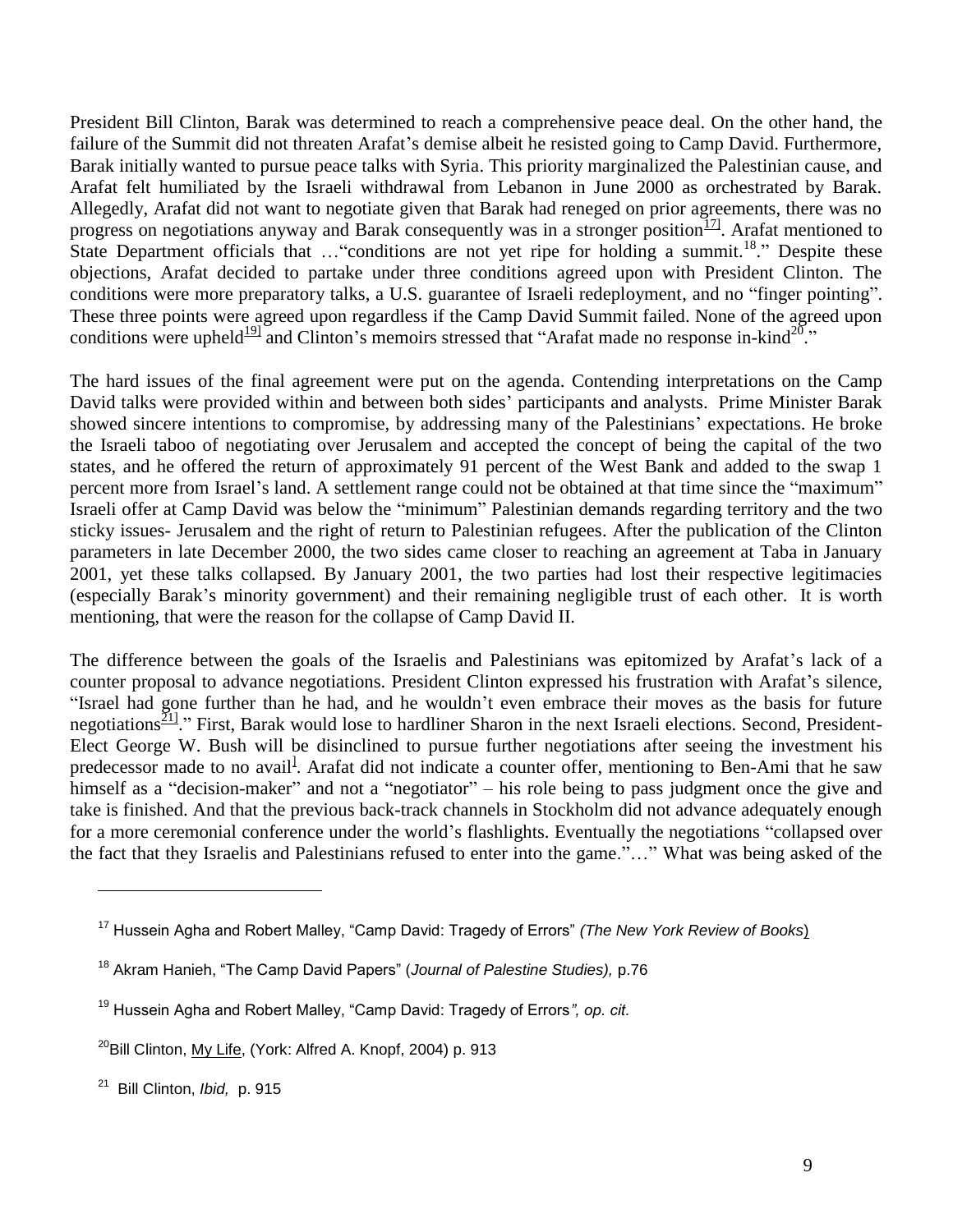Palestinians was far more elementary: that they put forward, at least once, their own counterproposal".<sup>22</sup>-In addition, some of the Israeli negotiating dynamics and procedural aspects of the political interaction contributed to the failure of the talks. By presenting early territorial compromises by as bottom lines, the Israelis provoked the Palestinians' mistrust subsequently by shifting their terms in the direction of the Palestinians' political goals, the Israelis whetted the Palestinians' appetite. The Palestinians sensed that the proposal denied the Palestinian state viability and that additional security controlled territories will effectively divide the territory into a four separate cantons. Nor did the eventual move of the Israeli position on Jerusalem to allow Palestinian sovereignty over isolated Palestinian neighborhoods in the heart of East Jerusalem was viewed as creating in effect "ghettos in the heart of Jerusalem"

A possible additional reason for Arafat's lack of counter offer was due to Barak's tactical shortcomings on territory, starting with a proposal of a Palestinian State on 66% of the West Bank only to offer later at Camp David 87%, and not reject Clinton's at the summit of 91%. This indicated to the Palestinians that he did not have red lines. "Barak's negotiating tactics were a standing invitation to the Palestinians to keep pressure on the Israelis and never say ""yes' to what he liked to call his ""generous offer $\frac{23!}{1}$ ." The PM well intended willingness to compromise was interpreted by the Palestinians as an absence of red lines, and therefore his "˜ultimatums' lost credibility. Furthermore, there was no agreement among the Israeli cabinet members on the concessions to be made on the final status issues.<sup>24</sup> Not only within the wide range of parties in the coalition but within the Labor leadership as well. The proposition for borders was also unacceptable from Arafat's and the Palestinian perspective. They felt they already made their concessions: "You seem to forget that we are demanding only 22 percent of our country, and we have renounced the rest for the requirements of peace. Now it's Israel's turn".<sup>25</sup>

The Palestinians approached settlements, borders, Jerusalem, and refugees at Camp David on the rationale of international law. Arafat viewed Israel's approach as the "occupier's mentality". A mentality based on the premise that with adequate pressure the Palestinians would accept any peace deal. The Israeli rationale has little to no claim under the international law rational. While the Israeli's made their concessions in terms of their needs, the Palestinians viewed themselves as the true compromisers because they conceded their rights under international law. Moreover, Barak concealed his final proposals, the "endgame," until Arafat had moved. And Yet Arafat would not move until he could see the "endgame". Also, several Palestinian declarations adversely affected the course of the negotiations. The proposal to divide East Jerusalem in Arafat's mind was also a compromise. Believing the Palestinians had full entitlement to the entire city. Arafat would not settle for anything less than full sovereignty and authority over Harm Al-Sharif [the two mosques located on top of the claimed Jewish Temple Mount], the Christian and Muslim Arab quarters including the Armenians quarter. The Palestinians agreed during negotiations to relinquish sovereignty over the Jewish quarter including the Wailing Wall of the Temple Mount which were not part of Israel before

 $\overline{a}$ <sup>22</sup> Shlomo Ben Ami, interview with *Ha'aretz* on September 13, 2001,

<sup>23</sup> Shlomo Ben-Ami, *Interpreting Conflict: Israeli-Palestinian Negotiations at Camp David II and Beyond*, (New York: Oxford University Press, 2006) p. 250-251

<sup>24</sup> Matti Steinberg, *Omdim Legoralam: HaTneuah Haleumit Haphalestinit 1967-200,* (In Hebrew, "Facing their Destiny: The Palestinian National Movement 1967-2007"), Tel Aviv, Yediot Publishers,2008)

<sup>25</sup> Akram Hanieh quoting Arafat, *op.cit*.,p 92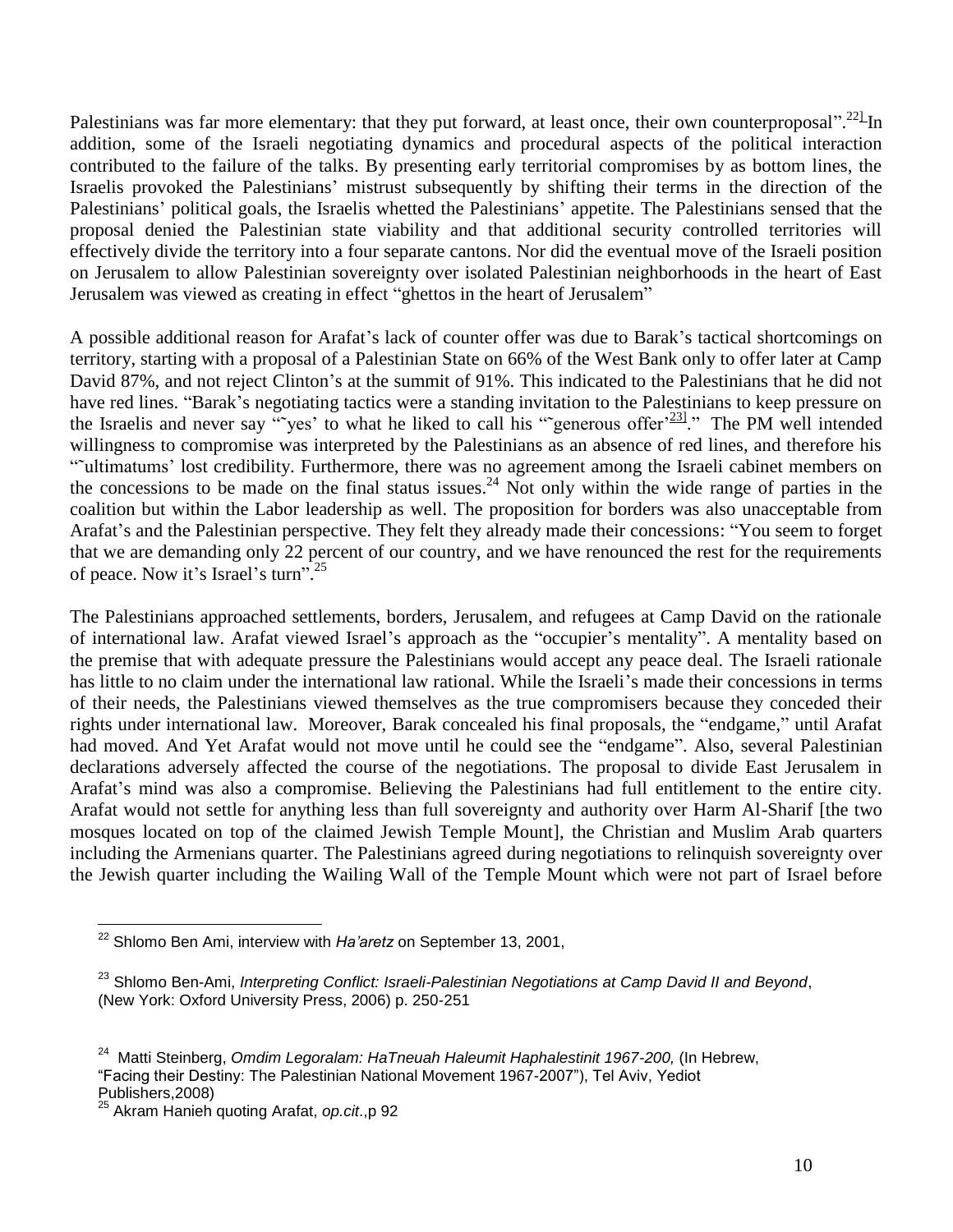$1967<sup>26</sup>$ . Within religious matters, Arafat viewed himself as representing more than just the Palestinians, but rather the Arab and Islamic world. This is reflected in his following statement to President Bill Clinton, "I am not only the leader of the Palestinian people, I am also the vice president of the Islamic Conference. I also defend the rights of Christians. I will not sell Jerusalem"<sup>27</sup>. Arafat's doubts about the historic facts and holiness of the Temple Mount for the Jewish people and the reiteration of an absolute right for every Palestinian refugee to return to Israel derailed any positive dynamic interaction. The discussion of refugees was probably the most disparaging. The committee that was set up to discuss refugees is reported to have simply argued about history. The Palestinians argued that International law stipulates the right of return of all refugees. The Palestinians specifically believe this right is expressed through United Nations General Assembly Resolution 194. There are between five to six million Palestinian refugees. However, the Palestinians never demanded the right of return of the total refugee population. The numbers discussed ranged up to 800,000. This to the Palestinians was an enormous compromise because it is substantially less than the total Palestinian refugees. Nevertheless, Israel would only express sorrow not responsibility for the Palestinians and discuss compensation through a joint effort with the international community. This international fund would have to include also compensation to Jews who left Arab countries. Israel agreed to allow several thousand refugees to return over a ten year period through a process called family reunification<sup>28</sup> Time and again, Arafat remained reactive because he believed that the Americans had not planned enough for Camp David and that the process had not been thought out. In spite of the important fact that the Palestinians agreed to the principle of rectifications along the pre-1967 border on the basis of equivalent territorial swaps, no substantial bargaining or sensible political initiative was offered in Camp David by the Americans, who seemed to convey the Israelis' ideas, which made Palestinians lose confidence in the Americans as honest brokers.

Arafat's personality sharply contrasted Barak's. Despite his inability to level with the Palestinian leader, he was methodical in his thinking and was willing to go further than any other previous prime minister<sup>29</sup>. Finally, Barak was nevertheless an arrogant interlocutor, always inclined to dictate positions rather than negotiate them<sup>30</sup>. There was even an instance when Arafat shouted at the Secretary of State Madeline Albright that he felt as being treated as a slave. Disrespect and elitism will inevitable exacerbate and already tense relationship.<sup>1</sup> The most glaring reality during the Summit was that Arafat and Barak never met privately. According to President Clinton, "Barak didn't want to meet alone with Arafat because he was afraid that they would fall into the old patterns where Barak did all the giving and Arafat made no response in-kind<sup>31</sup>." Arafat was perceived as someone who is "elusive, non-committal, and a master of double-talk<sup>32</sup>." President Clinton also notes Arafat's manipulative strategy to repel pressure. He mentions that throughout

 $\overline{a}$  $^{26}$  Robert Malley and Hussein Agha, "Camp David and After: An Exchange - A Reply to Ehud Barak)" (*The New York Review of Books*)

<sup>27</sup> Akram Hanieh, *op.cit.,* p.95

<sup>28</sup> Akram Hanieh, *op.cit.,* p.82

<sup>29</sup> Dennis Ross, *The Missing Peace*, (New York: Farrar, Straus, and Giroux, 2004) p. 495

<sup>30</sup> Shlomo Ben-Ami, *op.cit.* p. 253

<sup>31</sup> Bill Clinton, *op.cit.,* p. 913

<sup>32</sup> Shlomo Ben-Ami, *op.cit.,* p. 255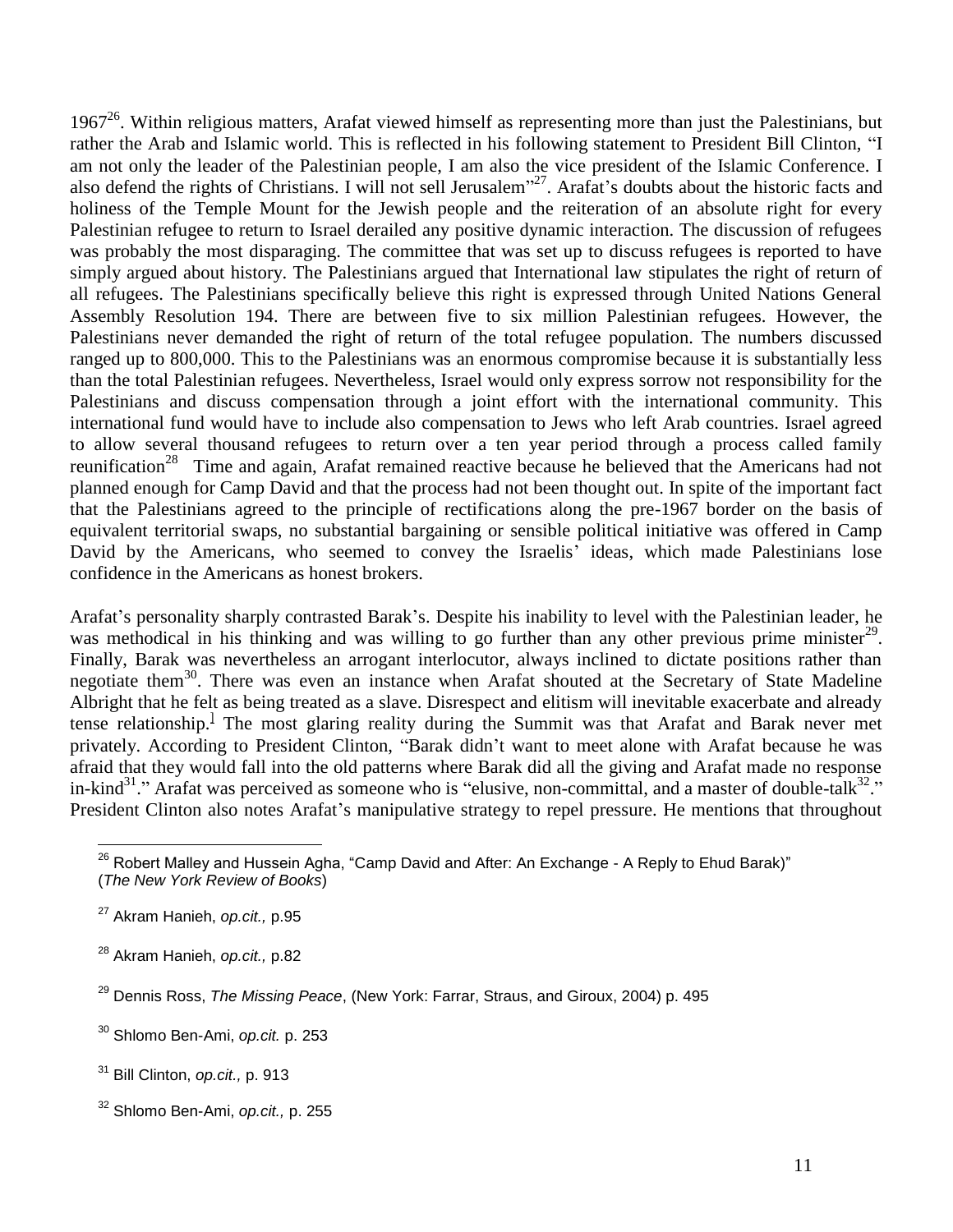the Summit Arafat would ask the President, "Would you like to come to my funeral?" Such tactics of guilt contrasted with Barak's forwardness. Barak put his political career on the line with the proposed concessions. Ben-Ami makes a powerful analogy to describe the distinction with Arafat's priorities. "Arafat preferred to die as a defeated hero who did not give in, like Nasser, than be slain as a man of peace like Sadat. " The difference in personalities reflected in the negotiations and made it more difficult for the negotiating teams<sup>33</sup>.

In its aftermath, and even following the outbreak of the Israeli/Palestinian cycle of violence described in the next chapter, negotiations continued for four additional months. The process remains inconclusive, but the "parameters" offered by President Clinton, not at Camp David but albeit too late at the December meeting in Sharm Al Sheiq and vaguely approved the subsequent month Taba, remain the most feasible outline for a shared solution of the conflict at some point in the future.

# **IV. The Intifada of Al Aqsa (2000-2004)**

Since the election of Ariel Sharon as Israel's prime minister until his massive stroke no contacts were kept with the Palestinian leadership. Only after his replacement by Ehud Olmert negotiations between his government and the moderate Palestinian President Mahmoud Abbas (Abu Mazen) have been going back and forth, leaving both sides full of uncertainties. Sharon's policies during his years in office accelerated the ongoing high-intensity conflict that has lasted close to four years and killed more than three thousand Palestinians and a more than a thousand Israelis. In a region where conspiracy theories prevail, where one can always imagine the worst from the enemy and attribute it to post-facto premeditated intentions, the interpretations of the facts that led to the Intifada Al-Aqsa are diametrically opposed. $341$  The official Israeli version is rather straightforward: this was a terrorist war preplanned and premeditated by Chairman Arafat, as a result of a strategic Palestinian decision to use violence rather than negotiations as the primary instrument of advancing the Palestinian political cause. The true roots of the war can be found in the Palestinian rejection at Camp David of the concept of a peacefully negotiated resolution of disputes. Paradoxically, it was the very Oslo peace process and particularly the far reaching offers at Camp David that caused the Palestinians to respond with violence, following the "precedent" of the unilateral Israeli withdrawal from Lebanon triggered by the successful Hezbollah guerrilla attacks and let alone the controversial visit of Arik Sharon in September 29 to the Haram Al-Sharif escorted by hundreds of Israeli security forces. Therefore, Palestinians including the Palestinian Authority and Hamas and the Islamic Jihad along with the ruling Fatah did not oppose the occupation of the territories per se but rather the whole concept of peace through compromise. On the other hand, the Palestinians' prevailing version was that Sharon's forced visit to the al-Haram al-Sharif, protected by a large police contingent, was a premeditated effort to defy Muslim sovereignty over this holy place. It was meant to trigger an Arab popular reaction that would be severely repressed and would escalate into an armed confrontation that Israel would use to crush the PLO and its leader Arafat. According to Kacowitz, the second *Intifada* was "either a Palestinian war of extermination (the Israeli version) or a Palestinian war of national liberation (the Palestinian version)"<sup>35</sup>. He

 $\overline{a}$  $^{\rm 33}$  President Clinton accurately describes the effect, "Barak wanted others to wait until he decided the time was right, then, when he made his best offer, he expected it to be accepted as self-evidently a good deal. His negotiating partners wanted trust building conversations and lots of bargaining",*op.cit* p 912

<sup>34</sup> Sari Nusseibeh and Edy Kaufman, "Roundtable, Intifada Al Aqsa" (moderated by Ziad Abu Zayiad, *Palestine-Israel Journal,* 2001)

<sup>35</sup> Kacovicz, A.,"Rashomon in the Middle East: Clashing Narratives of the Israeli-Palestinian Conflict." (Jerusalem, Hebrew University, unpublished manuscript 2003)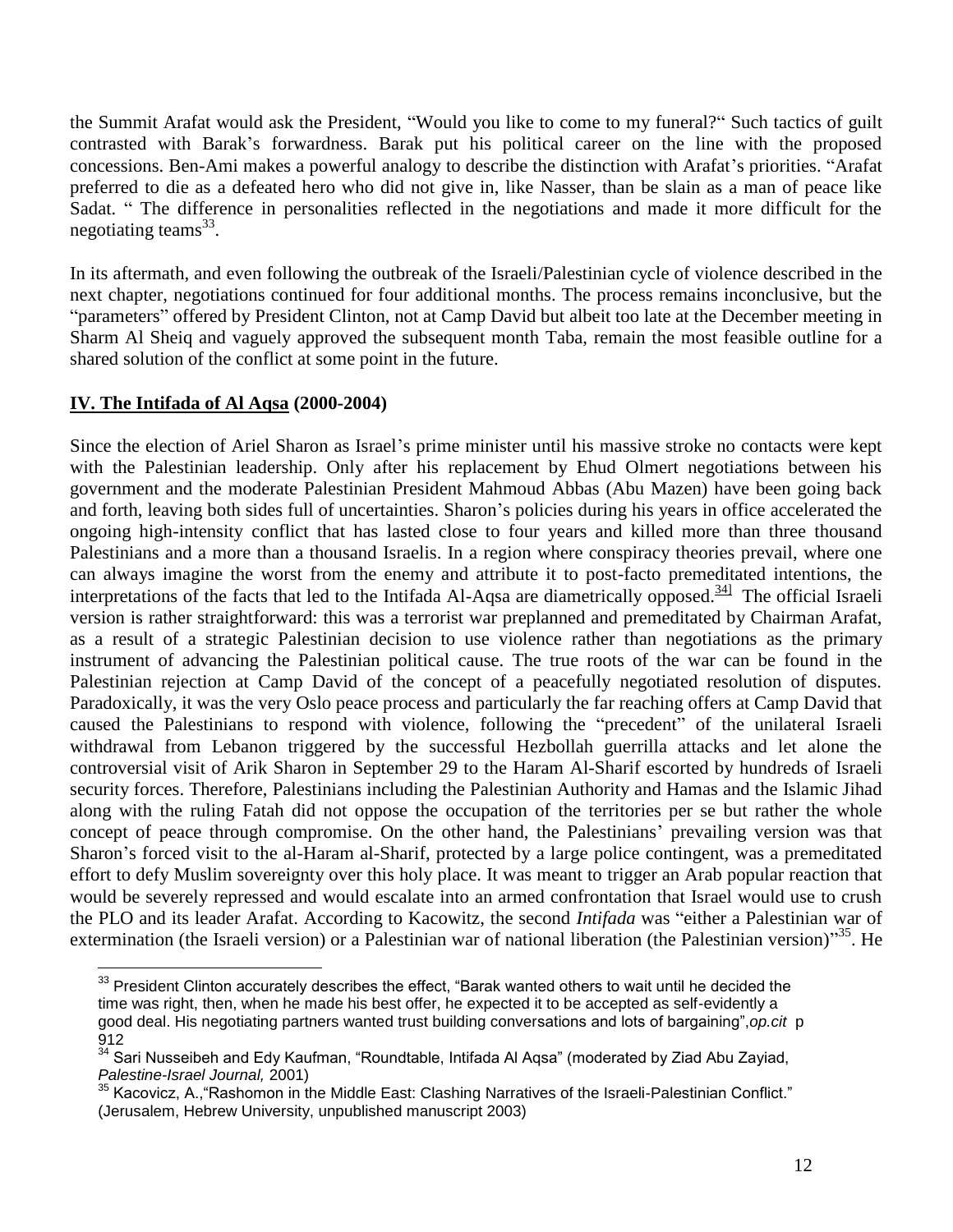quotes Michael Walzer, considering that within each side, one could find two contending goals: (1) a Palestinian war to destroy the State of Israel, as epitomized by the suicide bombing attacks of fundamentalist Islamists and since 2002 of some elements of the more mainstream Fatah faction (such as the al-Aqsa Brigades), directly associated with Arafat and the Palestinian Authority; (2) a Palestinian war to create an independent state alongside Israel, ending the military occupation of the West Bank and Gaza after 1967, as illustrated by the guerrilla actions against the Israeli army in the occupied territories; (3) a legitimate and just Israeli war of self-defense against Palestinian terrorism, in order to secure Israel within the pre-1967 borders; and (4) an Israeli expansionist war to keep the settlements and hold onto the "liberated" (or rather occupied) biblical territories of "Greater Israel." <sup>36</sup>As throughout the peace process, extremists on both sides kept fighting the illegitimate first and fourth types of war. If the popular eruption was aimed initially at both the corrupt and malfunctioning of the Palestinian Authority regime and against Israel, it was rapidly channeled and manipulated by the PLO leadership, first to change the political status quo and improve its bargaining positions in the short term (as indeed happened between Camp David II and Taba) and second to focus the resentment and anger from the most marginalized sectors of Palestinian society toward Israel itself. In this sense, Arafat and the Palestinian Authority did not do much to stop the uprising, believing that it might well serve their interests. They preferred to "ride the tiger" rather than to confront terrorism and violence. It seems that the militarized uprising was not Arafat's master plan but rather an exploitation of the violent situation. A "blank check policy" accompanied the often futile post facto "plausible denial," as attempted in the case of the *Karine A,* the ship captured in 2002 in the Red Sea and found to be loaded with weapons. The Palestinian uprising was not catalogued during the first weeks as a war but rather as confrontations between largely unarmed Palestinians and armed Israeli security forces that immediately resorted to excessive and deadly use of force, fueling a further escalation of the violence. At the same time, it is equally true that members of the Palestinian security forces initiated many of these acts of violence. Moreover, since the collapse of Camp David, Arafat had reneged on the promise to prevent and curb terrorism. By April 2002, even if the Palestinian Authority had wanted to do so, stopping the violence completely might have had no impact on reversing the progressive degradation of internal Palestinian control as a result of Israel's military actions. By adopting the "default option," which increased the number<sup>37</sup> of suicide bombings, the situation on the ground has continued to deteriorate. At the same time, the Israeli government has maneuvered to postpone the re-initiation of political negotiations "under fire." After some hesitation, Israel waged in 2002 an overall military offensive on the territories ruled by the PNA and effectively re-established a total security control, destroying the Palestinian security forces and infrastructure. It also attacked the Presidential compound in Ramallah and practically kept there President Arafat as a prisoner. While keeping a substantially weakened Palestinian National Authority, the Israeli responsibility for the supply of basic services to the population was delegated to a subordinated body. The Israeli military has exacerbated the already precarious humanitarian conditions of the Palestinian civilian population and had turned to extrajudicial killings of alleged militants and military incursions into Palestinian cities, towns, and villages; likewise, it violated the rules of war by responding in nonproportional ways, which had led to the death of many innocent victims. The obsession of the official Jewish state to always act from a position of strength brought about an unusual escalation of intensified

<sup>36</sup> Michael Walzer, "The Four Wars of Israel/Palestine," *Dissent Magazine* (Fall 2002).

 $37$  E. Kaufman and M. Hassassian, "Understanding our Israeli Palestinian Conflict and Searching for Its Resolution", *op. cit.*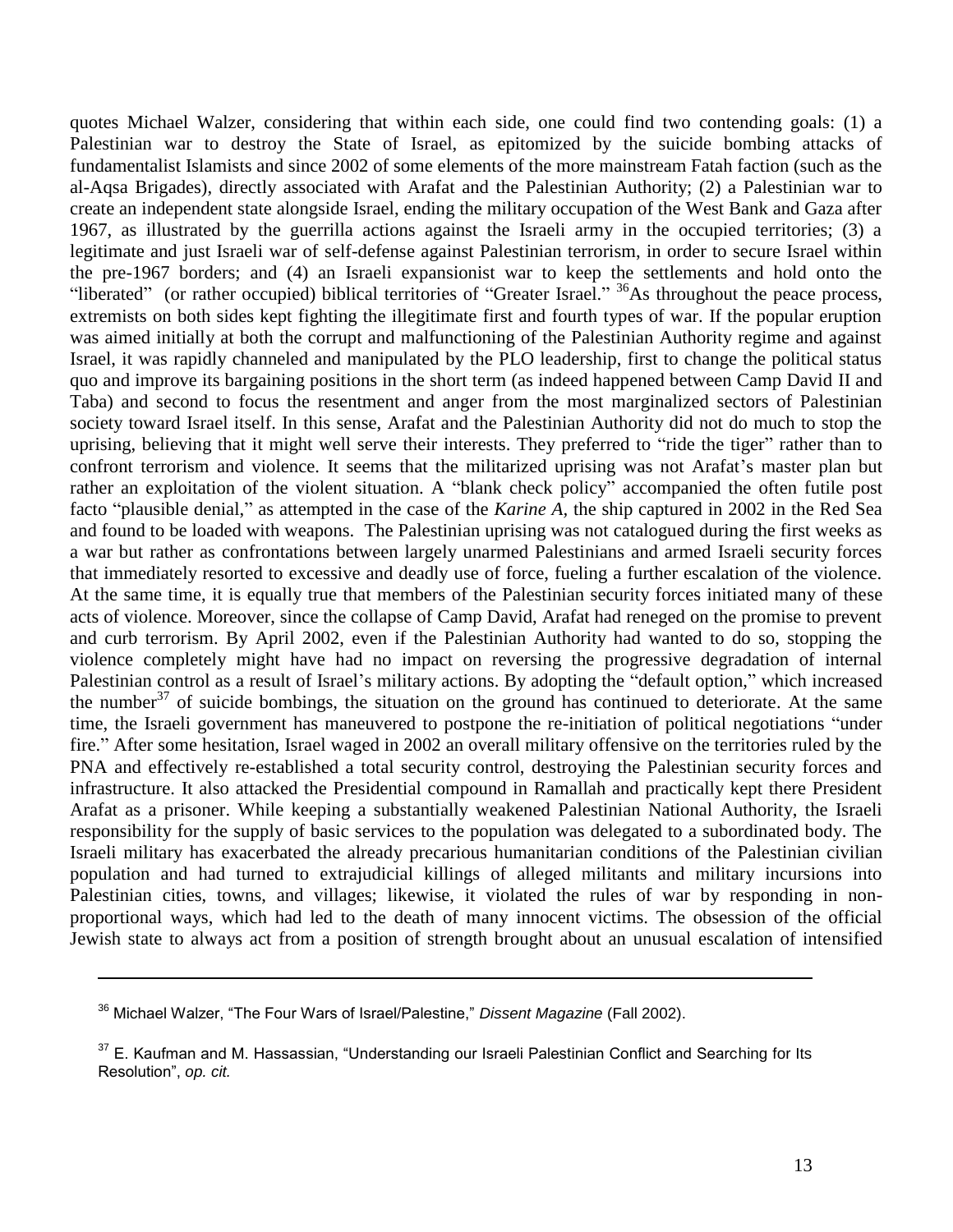violence that precluded the negotiations that have been reopened time and again. All in all, the Israeli government was not forthcoming in lifting Israeli travel bans and restrictions and did not extend the support that the PA needed to change dramatically the correlation of forces. Hamas, albeit weakened by relentless Israeli assassinations that have deprived the faction of several of its charismatic leaders (and a few more in December 2008 with a major attack against its infrastructure and leadership in Gaza) such confrontational attitude contributed to highlight Hamas as a major player with its own capabilities and political ambitions as well as increase in the influence of external actors such as Iran and Syria.

At the civil society level, much of the established links across the divide were shattered and as yet not reestablished. Palestinian peace groups can be criticized for their failure to advocate effectively with the Palestinian National Authority for their constructive projects or to create public support for their work. Similar criticism applies to the main stream of the Israeli peace camp. Nonetheless, Palestinian groups should be credited for the large amount of media and public relations work performed on issues relating to their critique of the second Intifada's militarization, suicide bombings, chaos on the streets, violation of human rights, and the courage of a few in the face of a growing anti-normalization appeal, a boycotting discourse. Whereas the expectations of Israelis for cooperation focused the dialogue on professional, educational, humanitarian, or academic topics, the expectations of Palestinians were fixed at the political level, seeking changes to their currently intolerable sociopolitical reality. The Israeli peace camp received a serious blow and a deteriorated public image, and many of its activists became disillusioned of the prospects for an agreement. Human security is the issue no longer on the borders with soldiers but now home front, civilian victims on both sides. An asymmetric war as well as the shadow of a nuclear threat attempts against the population as a whole on both sides.

### **V. The current cycle of war and peacemaking (2004-2009)**

As a result of fair and transparent elections in the process of democratization, the election of Mahmoud Abbas as president of the PNA initially provided the first reason for optimism toward the very smooth transfer of government following the death of President Arafat. The task confronting Abbas has been formidable, for he has inherited internal anarchy, polarization, political stagnation, and corruption compounded by the gloomy atmosphere created by five years of a bloody Intifada. He intended to break away from Arafat's legacy; specifically, with the help of professionals he hoped to reform Palestinian political, security, and economic systems, and above all to halt the *Intifada* recognizing the tragic mistake that a militarized course have played into the hands of Israel's superiority in this field. While the intermediate stage led by Abbas has encountered increasing difficulties, a critical introspection leads to the conclusion that a generational replacement of leadership is necessary. A logical justification for the weakening of the leadership expected to prevent chaos and lawlessness, and possibly a destructive power struggle, can be found within the ranks of the heterogeneous Fatah movement- further eroded by showing passivity facing the December 2008 Israeli 23-day War in Gaza. It is worth mentioning that Fatah's various components had always been kept together by Arafat, often through a combination of financial appeasement and a policy of divide and rule. The movement's institutions have been controlled by a combination of the old guards of Fatah with more universally appreciated professionals, such as the former World Bank economist and then Prime Minister Salam Fayyad, thus denying the second and third generations any control of power. The conflict between the "old" and the "young" guards within Fatah is ongoing, which to date weakens the movement and strengthened the surging role of Hamas as an opposition enjoying tremendous political importance and relevance, culminated in the victorious and surprising election of a out come Hamas majority in the Palestinian Legislative Council. A failed effort to create a shared Fatah/Hamas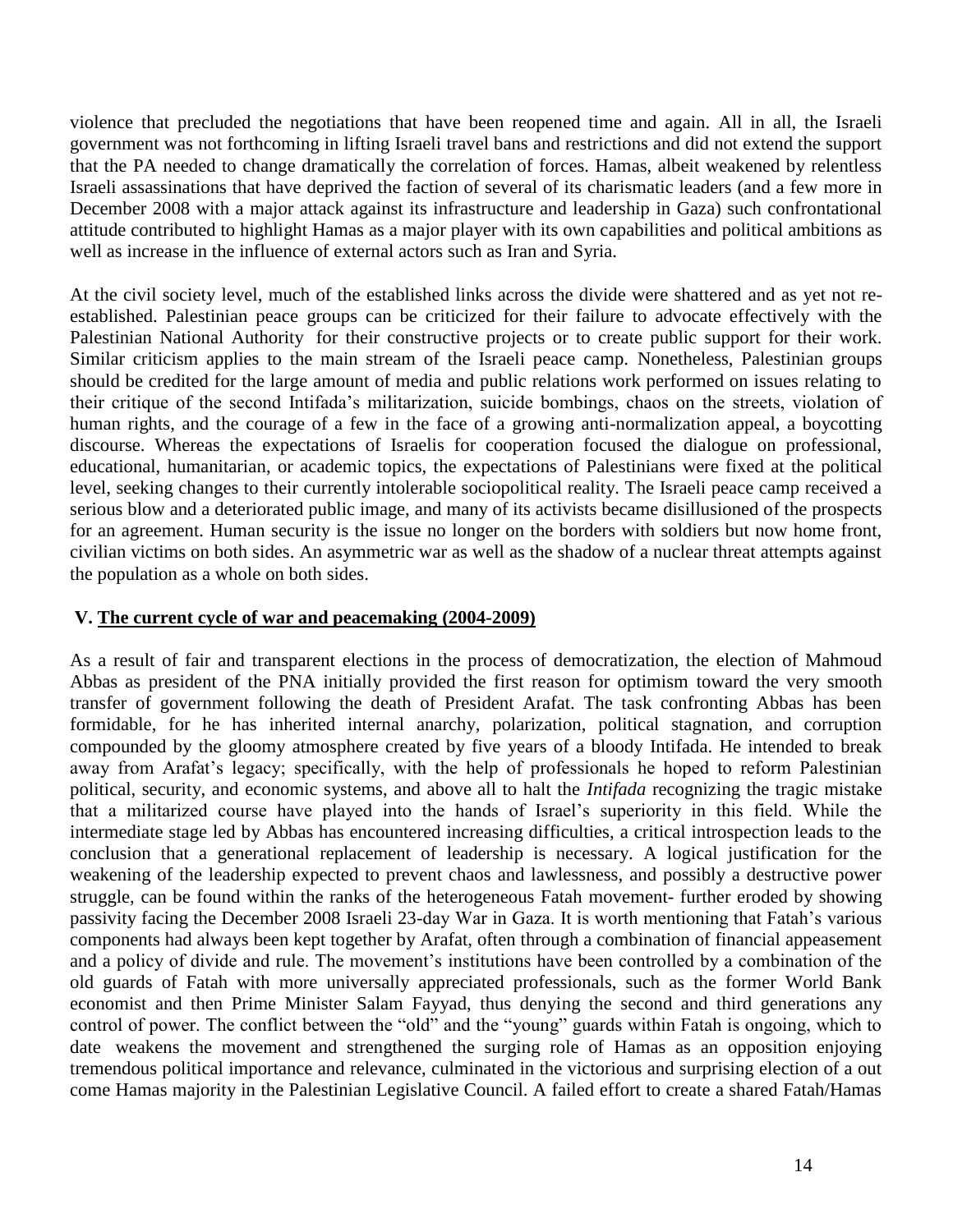government brokered in Mecca by the Saudi royal family ended in 2007 with the dismembering of the Palestinian National Authority, with Fatah controlling the West Bank and Hamas controlling Gaza. Openly challenged by Hamas's coup d'état in Gaza, Abbas definitely had little time left to wield his power, establish control over the numerous Palestinian security services and factions' militias, rebuild the shattered economy, root out corruption, impose law and order and improve the daily living standards of Palestinians.

This period has been characterized by Israel's peacemaking drive with the Palestinian Authority and fighting a war against Hamas. However on both accounts, no progress for a definite outcome has taken place. Following the fiasco of unilateral withdrawal from Gaza after the Hamas takeover, a negotiated but not full withdrawal from the West Bank became Israel's dominant strategy. In the March 2006 Israeli general elections, the new Kadimah leader Ehud Olmert declared his intention to make the separation fence and wall a permanent Israeli border. The idea of erecting a separation barrier wall was not conceived by him but was the suggestion of some Labor leaders to seal borders demarcated close to the Green Line with minimal amendments based on Israeli security considerations. The Likud government substantially developed this last concept into a substantial change, making the establishment of a viable Palestinian state with geographical contiguity impossible. What was possible past PM Sharon initial thinking? The unfinished drawing of the new border in the West Bank delineated by officially declared "temporary" fences and walls, retaining a speculated 9 to 15%, of the West Bank would not find a Palestinian partner among the post-Arafat leadership as well. If history could repeat itself, Kadimah's unilateralism took into account that while there was no Arab country nor Palestinian leader ready to consider in 1949 the armistice Green line as a final border (providing Israel 78% of "historic Palestine" instead of the 55% allocated by the previously rejected 1947 Partition plan). But forty years later, Arafat's Palestinian National Council came up publicly accepting the Green Line as definite borders. So, now the issue was to establish new facts with the separation barrier, removing a significant chunk of the remaining 22% of Palestinian territories and wait patiently perhaps for another forty years until the new facts on the terrain will prevail. Better late than never, departing PM Olmert has later mentioned that in negotiations with Mahmoud Abbas a formula was reached to uphold the principle established with Egypt and Jordan to return this time as well a 100% of the Palestinian territories through swaps of land and the building of a connecting territorial link between Gaza and West Bank over Israel. At the same time, the continuation of settlement expansion and the lack of zeal in dismantling the fragrantly illegal outposts that have been mushrooming through the West bank territories has not been pointing in this direction but rather reinforces the picture of a creeping annexation.

For a while, the Annapolis Peace Conference convened by the Condoleezza Rice in November 2007 was seen as the only game in town. A joint statement of principles along the lines could reestablish trust in the availability of a negotiating partner, "it has the potential for energizing the two publics and eliciting their full support for the negotiated agreement on a two-state solution. What I am proposing represents a step toward reconciliation." <sup>38</sup>At the civil society level, additional roadblocks and checkpoints severely limits West Bank and Gaza Palestinians from meeting their counterparts in Israel while Israelis are not allowed to

 $38$  "At Annapolis, Abbas and Olmert clearly committed themselves to such negotiations in a highly visible international forum. Abbas's political standing in his own community received an important boost. Olmert's post-Annapolis statements gave indications that he understood both the importance and the implications of a two-state solution from Israel's perspective and was prepared to educate his public in that direction." Herbert C. Kelman, "NEGOTIATING A HISTORIC COMPROMISE: NEW OPPORTUNITIES IN THE *ISRAELI-PALESTINIAN PEACE PROCESS" Harvard University (manuscript 2008)*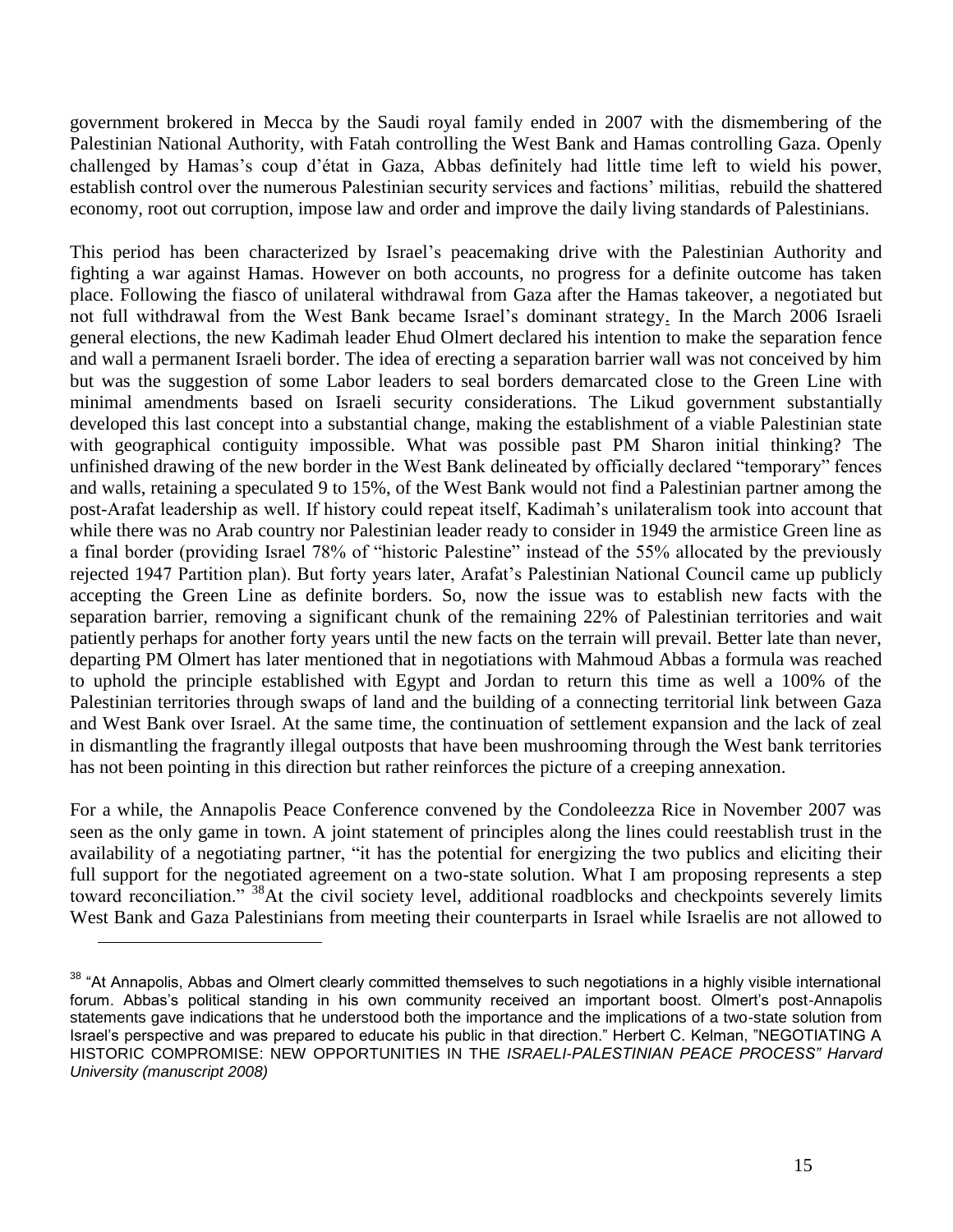meet Palestinians on their own turf. As a result, most peace activities of Israelis are now confined mostly to interaction with Palestinians from East Jerusalem. Ineffective, humiliating requests by Israeli NGOs for individual "single day" access permits, instead of a global campaign for pressurizing the Israeli government to guarantee an unrestricted policy for peacebuilding, has produced insignificant results. Exceptionally, some earlier joint initiatives have enjoyed temporary public support in both communities; for example, the "Nusseibeh-Ayalon Accord", the Geneva Initiative, and field actions against the occupation. However, generally both Palestinians and Israelis saw these initiatives to be declaratory in nature and largely devoid of popular participation. Given that general perception, it follows that the importance of building bridges was not fully understood, appreciated, or even tacitly rejected by most government leaders by putting obstacles to such endeavor. Among mainstream Israelis, there is the growing idea of separation, or in other words, "getting rid of the Palestinians."

Most Israelis rationalize their violence against the Palestinians as being no more than a justifiable reaction to threats to their citizens' security. Conversely, Palestinians valorize violent activity as being legitimately responsive to a protracted, repressive occupation<sup>39</sup>. That such a strategy might objectively be a right or wrong choice in ending the occupation is largely beside the point. Typically, Israelis cite concrete acts of violence, such as the kidnapping of an Israeli soldier by Hamas. Palestinians insist that violence includes "structural violence," such as the expansion of settlements and the building of the separation wall, affecting the integrity of Arab East Jerusalem closures of crossings in Gaza led to by the Israelis constraints on access to health care, food supplies, employment opportunities, and decent shelter which in turn exacerbated the suffering and deprivation of the entire population now again under occupation. This has resulted in premature death, reduced life expectancy, and post-traumatic stress disorders. Whereas Palestinians blame the occupation, Israelis as a whole avoid facing such unpleasant realities, preferring to attribute the cause to the "other's" violence. Another important lesson learnt is the impact of the peace spoilers, not abiding by the democratic rules of the game, but by civil disobedience, underground violent opposition and illegal acts in defiance to judicial rulings. Facing a debilitated peace and justice movement in both civil societies are the hyper active, devoted fanatics and law breaking spoilers, influenced by religious predicaments and regional agendas. Jewish messianic settlers and Palestinian Islamists like Hamas and Islamic Jihad are not only claiming the entire Holy Land to be under their exclusive control but have successfully used all possible means to stop the peace process.

The last round with the 2008/9 Gaza War lasting twenty three days has been the most deadly confrontation in the Strip since its occupation by Israel in the 1967. Those who take military **action** believe that the only language that the "enemy" understands is force and the only recourse left is to **react with more violence.** The overall tragic picture, with more than a thousand people killed and four thousand wounded- the overwhelming majority in Gaza- and between a quarter to half of them non combatants. We are not into blaming the "Other", and there is no point here to focus on cause and effect, which started this last round of violence; what is needed is introspection and accountability of both Hamas and the IDF. We all know that it is illegal and immoral for Israel to conduct targeted killings of individuals in populated areas, collective punishment, restricting basic needs to access through the crossings into the Gaza Strip, and causing a large number of casualties among women and children. We also know that the targeting of the civilian population by Hamas in Southern Israel over a long period of time, and the intention of causing a large number of victims- even if such aim was not reached – is reprehensive and inhuman. When the guns fall silent, in an

 $\overline{a}$  $39$  A rather surprising poll conducted by UNDP among young Palestinians seem to contradict this prevailing trend. "70% of Palestinian youth oppose violence to resolve conflict with Israel" Haaretz, April 1, 2009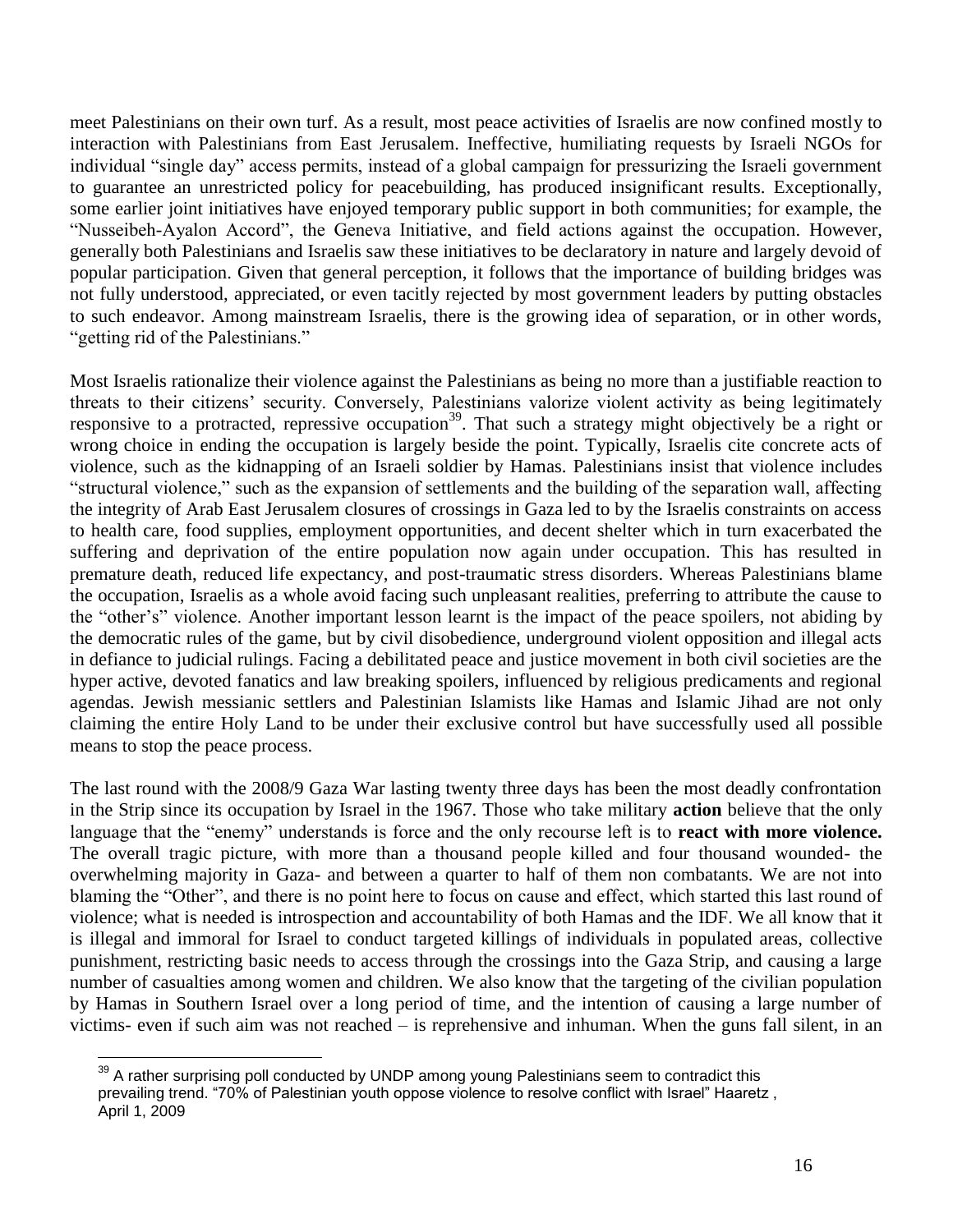untenable status-quo. Being part of our own people, the first reaction is also anger, frustration and a sense of powerlessness; but, on second thoughts, the challenge is not to fall into depression and subsequently, remain passive. Demonstrations, silent marches, medical relief convoys, collection of blankets and more have been taking place in Israel. Some of us found ourselves immersed in arduous efforts to search for common ground. During and after the Gaza asymmetrical war, so far, the coalition of Israeli and Palestinian Peace NGOs could not come to agree on a joint statement. If we ever move again from "stopping the war" to "making peace", we need to the element of truth for future reconciliation. There will be a time, hopefully soon, when we should look back, investigate and make a clear statement about the responsibility involved in killing innocent civilians, indiscriminately or purposely; combatants hiding into congested pockets of civilian population; targeted assassinations and "collateral damage"; the absence of safe-havens; the delay in medical relief and basic foodstuff; the functioning of humanitarian corridors and the freedom of movement of ambulances, and more. Healing the open wound is a necessary treatment before civil societies of both sides could strengthen once more the incipient ties of the Oslo days. An Israeli/Palestinian civil society driven Commission of Inquiry with the participation of independent human rights, international as well humanitarian law experts should be formed, to assess the conduct of Israel's Defense Forces, a UN member state that has adhered to covenants and protocols. And to provide the full picture, even if Hamas is only a political/military organization and as such has not ratified such norms of behavior, we should also hold it accountable to customary law and consider their status as a quasi-government

At the time of concluding this essay, both societies are deeply divided, and the dominant strategy is tilting towards the opponents of peace. In Israel, the February 2009 elections granted an absolute majority to a block positioned to the right of Netanyahu's Likud and refusing to endorse the principle of a two-state solution. And within the Palestinian camp, the ongoing the bloody crisis between Fatah and Hamas in 2006 provoked by the latter's coup d'etat in Gaza, calls for unity remained unmet till 2009. Fragmentation has prevailed over unity. Failed reconciliation attempts between Hamas and Fatah reflected their struggle for political and territorial control, seeking domestic and regional legitimacy.

The serious deterioration of the peace process has seriously affected the democratic nature of the Israeli regime and the process of democratization in the Palestinian Territories. A few months before the endorsement of the Oslo agreement in the White House in Washington DC, a group of academics was meeting at College Park to discuss the implications of the premise that democratic states tend not to fight wars with each other.<sup>140</sup> This generalization holding at the universal level brought to our reality an important question: Can Israel remain a democracy given the long process of war and occupation? Can the Palestinians become a democracy under the same conditions, and given the nature of the surrounding Arab regimes? <sup>41</sup>We posited at that time, optimistically that once peace is achieved among the two nations, then it will be as durable as the one with Egypt( and later with Jordan), and perhaps even warmer. This last point brings up not less important questions: a) is it easier for democracies or for authoritarian regimes to reach peace with each other? On the one hand, the change of hearts of the PLO in 1988 with the acceptance of the idea that the Palestinian state can coexist side by side with Israel was later emphasized regionally with the

<sup>40</sup> James Lee Ray, "Does Democracy Cause Peace"? ,*Annual Review of Political Science*, , No 1, 1998, pp 27-46

<sup>41</sup> See E. Kaufman, S. Abed and R. Rothstein (eds.), *Democracy, Peace and the Israeli-Palestinian Conflict* (Boulder, Lynne Rienner Publishers, 1993)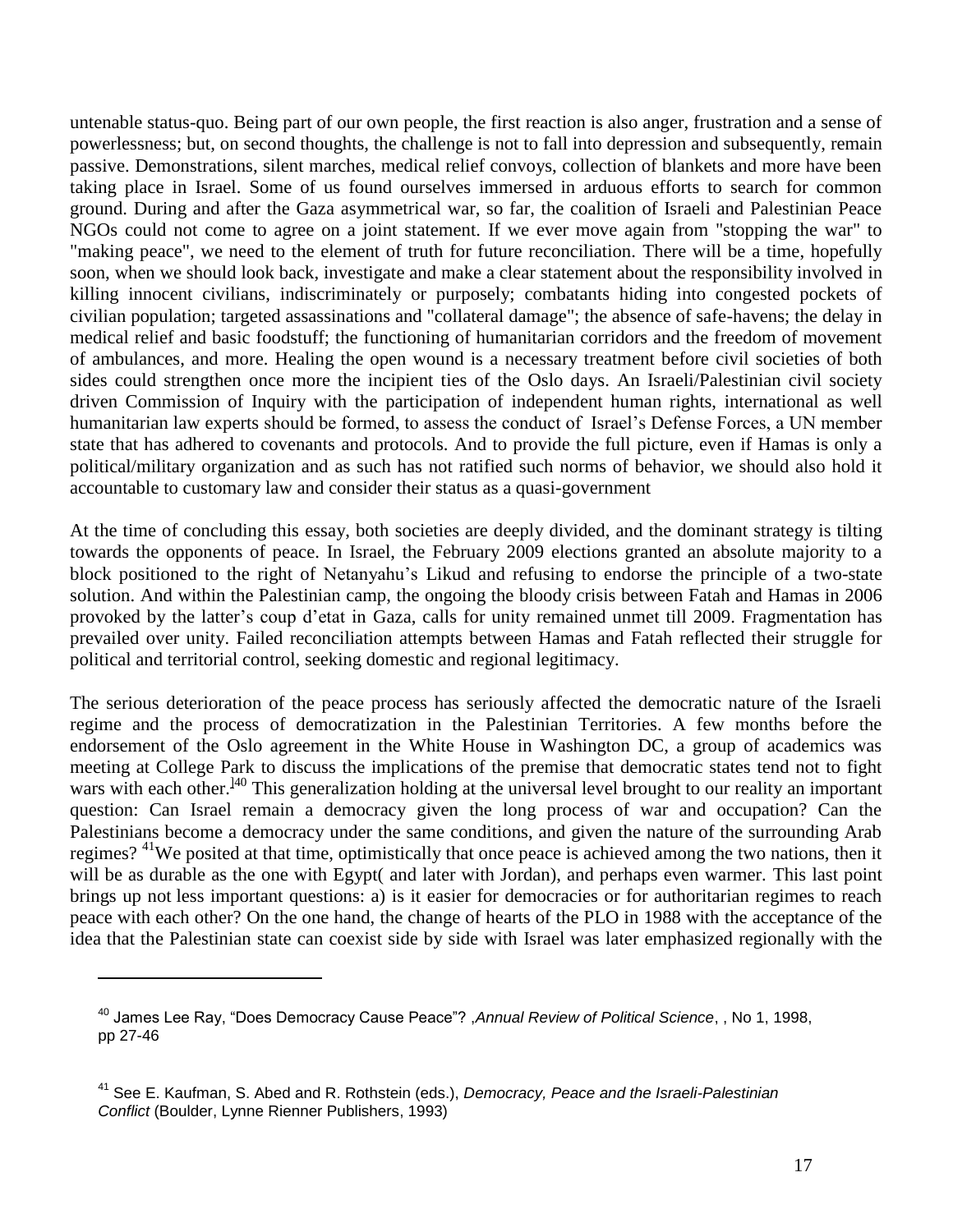twenty two Arab League members and further unanimously endorsed by all fifty seven Muslim States Council (including Iran, then under President Khatami). This development has brought the Israeli society and leadership to a moment of truth: the "territories for peace" dilemma has affected this country's political stability. Since the early days of the Zionist come back to the land of their ancestors the founding fathers were led by the Labor Party including since independence twenty nine consecutive years in power (1948- 1977); then, they were replaced by the rival Likud-led coalition over a period of fifteen years (1977- 1992) to be replaced by PM Rabin. But since the question of the price of peace has been on the agenda, in the last 20 years there have been nine elections and seven different prime ministers. The stability of the democratic system in Israel has been jeopardized. Furthermore, at the societal level, the minimalist understanding of democracy as majority rule through sporadic elections has strengthened the concern of a demographic problem with an Arab population. There is no full understanding that democratic features include a commitment to all civil and political rights not only the day of the elections and that the respect of minority rights is one of the key test of its legitimacy. Already in 1993 Kaufman cautioned about the negative effects of war and occupation on the Israeli institutions and society  $\frac{42}{2}$ 

Meanwhile, on the occupied society, the negative effects have been stopping the process of the democratization of the PLO as described by Hassassian in the same book. $43$ <sup>1</sup> Negating full citizens' rights and elections postponed- blaming external constrains- are aggravated by the fact that the legislative elections won by Hamas (2006) were not accepted by the Fatah establishment, Israel and the US- led international community. Not even giving them the traditional "one hundred days of grace" paradoxically this was happening when the issue of democracy was brought up by George W Bush government as a matter of priority in the Middle East, showing clearly double standards. Violence blamed on the other has repeatedly resulted in majorities supporting political extremist forces. Clearly, democracies have great difficulties in achieving peace with each other.

Having a strong leader helped Sadat's Egypt and King Hussein's Jordan to make "the peace of the brave" with similar Israeli counterparts, respectively Begin and Rabin. But the quest for a rather authoritarian strong leader does not easily correlate with democratic practices. Two of them were assassinated by extremists within their own people, and the lives of two others leaders were threatened.

## **VI Conclusions**

 $\overline{a}$ 

To sum up, the failure of the Israeli-Palestinian peace-making process to reach its desired goal has left us all in a pessimistic mood. But it is important that out of despair we do not embrace the wrong conclusions. Some colleagues have now called for a "one state solution", in which both Palestinian Arabs and Jewish Israelis will be together, as the irreversible outcome of the untenable situation.<sup>44</sup> Klein ,on the other hand has clearly shown the shortcomings of such unrealistic preference, when one side will try to perpetuate their

 $42$  E. Kaufman, "The effect of war and occupation on the Israeli society", in E. Kaufman, S. Abed and S. Rothstein, *op.cit.*

<sup>&</sup>lt;sup>43</sup> M. Hassassian, "Democratization Process of the PLO: Ideology, Strategy and Structure. E. Kaufman, S. Abed and R. Rothstein, *op. cit.,* pp 257-285

<sup>44</sup> Nathan. Brown, "Sunset for the Two-State Solution? " *Carnegie Foreign Policy Paper.* Washington, DC:Carnegie Endowment for International Peace, May 2008..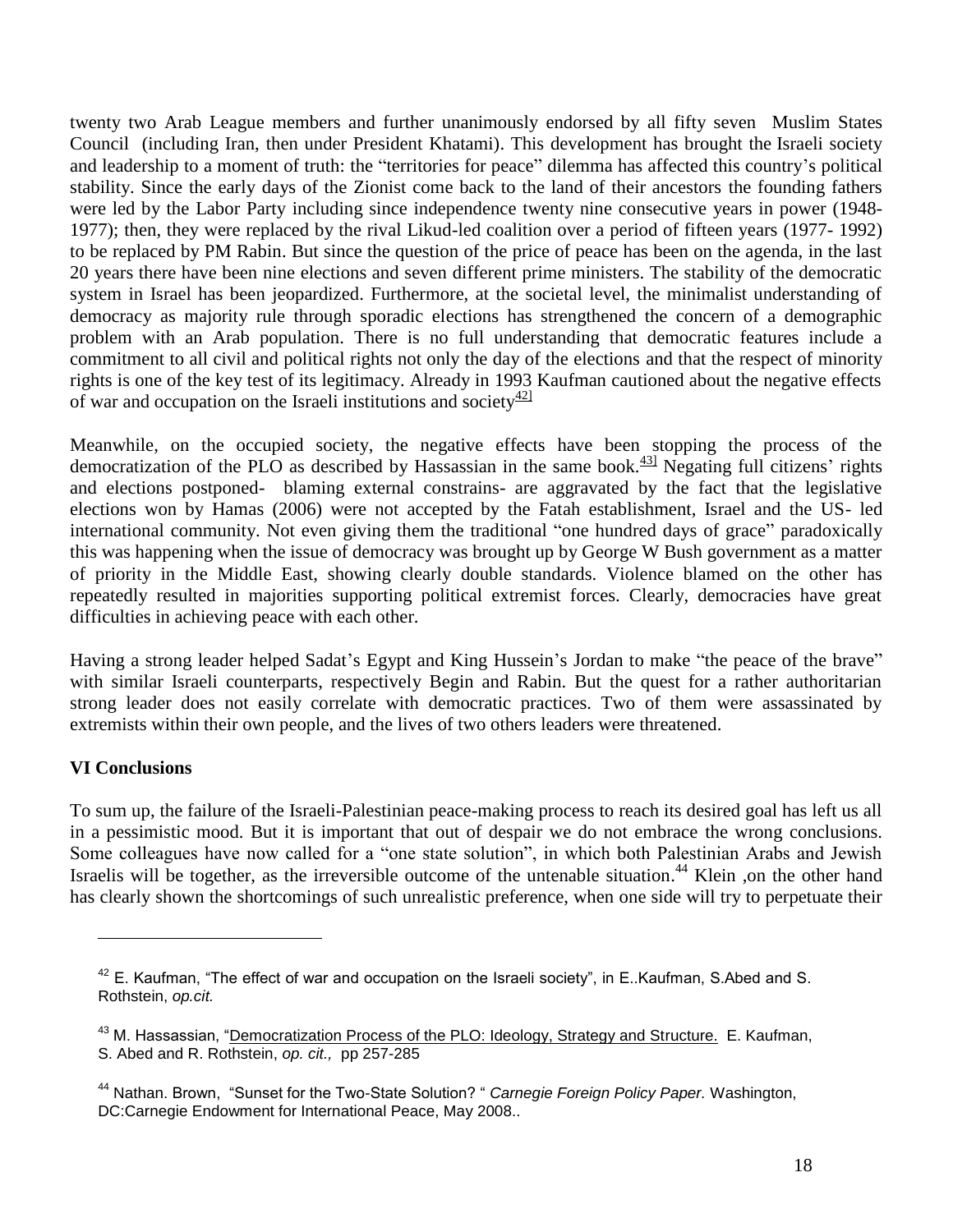domination on the other.<sup>45</sup> We believe on the reaffirmation of the identity of both nations to be extremely important for the self determination of their people. Over the last fifteen years our representatives have engaged, for the first time, in diplomatic/political negotiations and civil society peacebuilding. The cycle of peace did not come to fruition but concepts such as Israel/PLO negotiations, a two-state solution, Jerusalem capital of two states, the withdrawal from the Occupied Territories to the pre-1967 borders adjusted to swaps and reciprocally agreed modifications, the Palestinian right of return to Israel regulated by this government's policies, are now part and parcel of most of the leaderships' positions. The aspirations of the "peaceniks" had slowly percolated to the main stream even within former Likud leaders in the Kadimah party Israel and the Palestinian Authority. Through creative and extensive "second-track diplomacy," consensus has been reached on nearly all the permanent status issues. The components of a possible official accord have been discussed ad nauseam, and the issue is no longer the final status but how to move from the current paralysis into a pro-active action oriented solutions.

Hence, the creation of an independent Palestinian state at least for a first stage is a precondition to other more consociational forms of living. The Benelux model that triggered the wider European Union has been often given as an example in which Palestinians could come and go to Israel- from where most refugees have been displaced from. While a free flow of persons, merchandise, jobs and increased cooperation, keeping initially a separate sovereignty is a necessary condition for building a joint future. Jews, whose most holy places are within the remaining Palestinian West Bank and East Jerusalem, could reside in their proximity, celebrate holidays and reside in the proximity while keeping their Israeli citizenship. However, the weak leadership and the fragmented political factions have reduced the chances of a bilaterally negotiated outcome. Furthermore, the disempowerment of President Abbas by Israel led to the support and the rise of those forces that do not recognize the right of existence of each other. In the best case scenario, if not expelling and defeating the enemy, the prevailing mood on both sides is to separate "we are here and they are there", a poor replacement to coexistence. This factor has generated a prevailing pessimism and a pragmatic shift from pursuing reconciliation to tacitly encouraging separation. Indeed, in significant circles unfortunately in the Israeli peace camp, this has become an acceptable strategy. Meanwhile their Palestinian counterparts have become increasingly frustrated with this new approach to conflict management that postpones statehood and brings into question the validity of the Palestinian right to self-determination. Peace not only as an end by itself but as means, a way various recent polls demonstrate that public opinion on the one hand supports a two-state solution while at the same time supports punitive strategies. This leads definitely a significant technical and psychological shortcomings in peace work. Although peace activists have contributed to the public acceptance of a two-state solution, they have been unable to overcome, or at least diminish, calls for retaliation.

"Divide and rule" is feared by both sides, as a tactical move of the Other and no inner consensus can be achieved within the Israeli and Palestinian political realm. No solution can be reached by the negotiating parties in isolation of a more active regional support- a strong push for the Arab League Peace Initiative as renewed in 2007- and an effective Quartet intervention led by a new pro-active United States'

 $45$  "As long as the majority on both sides rejects the joint state in favor of their own nation-state, there is hope of revitalizing the two-state solution. But above all, as soon as the cost of ethnic conflict becomes too high, Israel will be quick to put new effort into working on the idea of two states. It is the contradiction between a desired future and the current reality that keeps the option of establishing a border along the 1967 line alive." Klein**,** Menachem. "One state in the Holy Land : a dream or a nightmare*?" International Spectator*, 2008(43):4, Dec, pp. 89-101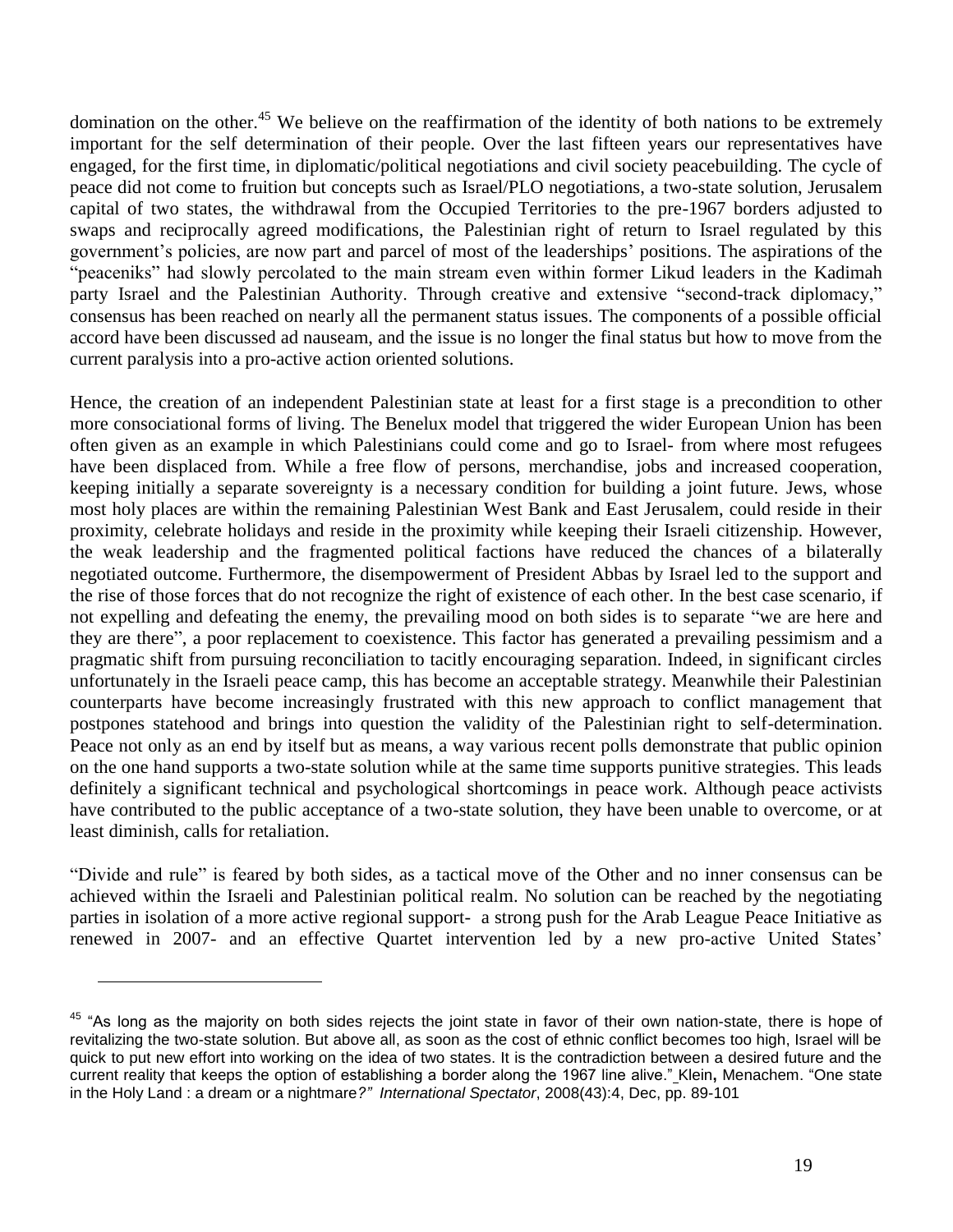administration. Soft power seems to be a priority for the latter and public diplomacy needs to be translated into an effective action. So far, Washington has been co-sharing the cost of the violent conflict, but now needs to invest all efforts- with ˜stick and carrots'- in bringing about its resolution. While the assumption that they cannot prevent a war nor impose peace is correct, they have a decisive role to play in this direction. Furthermore, regional players such as Turkey, Egypt and Saudi Arabia as well should help to meet the challenge of not only persuading the Israeli and Palestinian leadership to come to an agreement but to address directly the grassroots through the media, and by encouraging the peace-oriented organizations in playing a major role in shifting public opinion. Just to provide some concrete examples, American presidents and emissaries have been talking behind close doors to ministers, military and security personnel, but did not spend time addressing directly the general public and supporting the local politicians ready to advance the U.S. peace policy in the Middle East, as done effectively and aggressively by AIPAC, the Jewish lobby, in promoting Israel's policies in Washington DC. Reducing the large foreign aid to Israel may be difficult to achieve at the US Congress, but there is no reason to streamline the amounts not only as not replacing Israeli Cabinet policies investing in settlements in the West Bank, but shifting priorities and earmarking a small percentage for peacebuilding activities by non-governmental organizations.

The election of President Obama has paved the way to the concept of change and the Clinton Parameters are considered to be a realistic expression of the consensus found among moderates and pragmatics on both sides. A wider menu of alternative options offered immediate after the United States' election was too optimistic, given the negative effect of the Hamas/IDF war in Gaza and the subsequent formation of a Nethanyahu led government.<sup>46</sup> At the end of a renewed process, the application of the Parameters' formulation in full (or an even restricted interpretation, leaving Old City of Jerusalem and its Holy Places as well as the detailed discussion on refugees to a later stage), must encourage local elites and public to support it. If predictably obstacles for governmental approval arise, to submit the plan into a referendum, best to be conducted at the same time by both sides. The Syria first option can be seen more as a ploy and a diversion to a determined effect by the new administration and the rest of the world to gradually bring our ever lasting core conflict to an end.

The challenges and difficulties of peace-making in a democratic setting have been analyzed and highlight the paradox: while the generalization that established democracies do not conduct wars with each other, in the short term it seems that only strong (and perhaps even authoritarian) rulers are better equipped to achieve peace. Often, our weak leaders are double checking what public says, but do not understand the difference between the question addressed to the individual Israeli countrymen: "Are you ready to make peace, by withdrawing from the territories?" (Implying taking a personal risk), showing a reluctance to do so; from the question "Would you support an negotiated agreement signed by your government"? (Delegating to the leaders), the answer being on the affirmative. And likewise, individual Palestinians if asked to renounce to the right of return to their homes will answer more negatively than if given by their leaders a peace agreement providing "second best" options of resettlement and compensation and, most importantly, the so much desired independent state.

The corruptive nature of occupation stresses the importance of integrating human rights principles into peace process, a guarantee of more fair and sustained solutions rather than imposed fragile results. We are

Shai Feldman and Khalil Shikaki, "Policy Options: The Obama Administration and the Palestinian-Israeli Conflict", *Middle East Briefing*, Brandeis University, Crown Center for Middle East Studies, December 2008, No 32